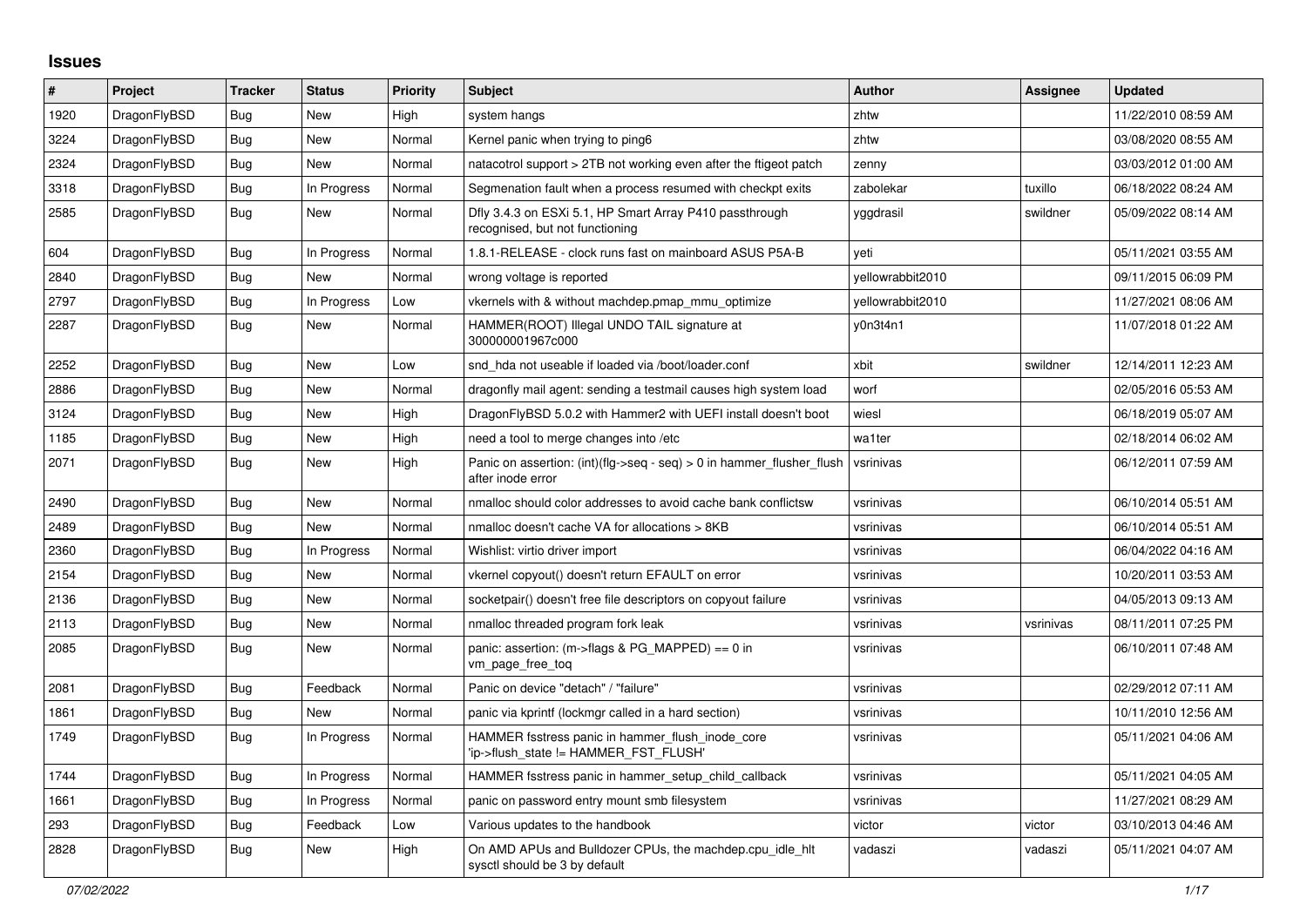| $\vert$ # | Project      | <b>Tracker</b> | <b>Status</b> | <b>Priority</b> | <b>Subject</b>                                                                               | <b>Author</b> | Assignee | Updated             |
|-----------|--------------|----------------|---------------|-----------------|----------------------------------------------------------------------------------------------|---------------|----------|---------------------|
| 2638      | DragonFlyBSD | Bug            | Feedback      | High            | Fix machdep.pmap mmu optimize                                                                | tuxillo       |          | 05/11/2021 04:07 AM |
| 2495      | DragonFlyBSD | <b>Bug</b>     | <b>New</b>    | High            | DFBSD v3.3.0.960.g553fe7 - ocnt != 0" failed in<br>prop object release                       | tuxillo       |          | 05/31/2022 04:08 PM |
| 3314      | DragonFlyBSD | Bug            | <b>New</b>    | Normal          | Bring virtio console(4) from FreeBSD                                                         | tuxillo       | tuxillo  | 05/29/2022 08:24 AM |
| 3295      | DragonFlyBSD | Bug            | In Progress   | Normal          | Adapt devel/libvirt for nvmm                                                                 | tuxillo       | tuxillo  | 11/03/2021 04:56 PM |
| 3196      | DragonFlyBSD | Bug            | New           | Normal          | test issue after redmine upgrade (2)                                                         | tuxillo       |          | 07/05/2019 04:33 AM |
| 3157      | DragonFlyBSD | <b>Bug</b>     | New           | Normal          | TP-Link UE300 not working in 5.2-RELEASE                                                     | tuxillo       |          | 11/15/2018 02:08 PM |
| 2647      | DragonFlyBSD | <b>Bug</b>     | <b>New</b>    | Normal          | HAMMER panic on 3.6.0                                                                        | tuxillo       |          | 05/11/2021 03:54 AM |
| 2641      | DragonFlyBSD | Bug            | New           | Normal          | Panic when loading natapci as module                                                         | tuxillo       |          | 05/11/2021 03:54 AM |
| 2630      | DragonFlyBSD | Bug            | New           | Normal          | Bring in latest iconv fixes from FreeBSD10 as well as csmapper<br>updates                    | tuxillo       |          | 05/11/2021 03:54 AM |
| 2629      | DragonFlyBSD | Bug            | <b>New</b>    | Normal          | Replace gcc44 with llvm34, clang34, and libc++                                               | tuxillo       |          | 06/02/2014 02:30 PM |
| 2556      | DragonFlyBSD | Bug            | Feedback      | Normal          | DragonFly v3.5.0.81.gd3479 - Process signal weirdness                                        | tuxillo       |          | 12/17/2013 03:48 PM |
| 2498      | DragonFlyBSD | <b>Bug</b>     | <b>New</b>    | Normal          | DFBSD v3.2.2-RELEASE - LIST_FIRST(&bp->b_dep) == NULL"<br>failed in vfs vmio release         | tuxillo       |          | 05/31/2022 04:09 PM |
| 2358      | DragonFlyBSD | <b>Bug</b>     | In Progress   | Normal          | DFBSD v3.0.2.32.g928ca - panic: hammer: insufficient undo FIFO<br>space!                     | tuxillo       | tuxillo  | 05/10/2021 02:50 AM |
| 2351      | DragonFlyBSD | Bug            | In Progress   | Normal          | DFBSD v3.1.0.579.g44ccf - Stuck during startup, random freezes                               | tuxillo       |          | 04/24/2012 08:21 AM |
| 2345      | DragonFlyBSD | <b>Bug</b>     | In Progress   | Normal          | DFBSD v3.1.0.457.gd679f - NFS panic on diskless station                                      | tuxillo       |          | 04/07/2012 05:22 PM |
| 2283      | DragonFlyBSD | <b>Bug</b>     | <b>New</b>    | Normal          | DFBSD DragonFly v2.13.0.957.g4f459 - pmap_release: page<br>should already be gone 0xc27120bc | tuxillo       |          | 01/23/2012 03:03 AM |
| 2282      | DragonFlyBSD | Bug            | In Progress   | Normal          | gdb segfaults with certain corefiles                                                         | tuxillo       |          | 01/18/2012 04:40 PM |
| 2224      | DragonFlyBSD | <b>Bug</b>     | New           | Normal          | v2.13.0.291.gaa7ec - Panic on fq while installing world                                      | tuxillo       |          | 11/18/2011 01:40 AM |
| 2171      | DragonFlyBSD | Bug            | <b>New</b>    | Normal          | DFBSD v2.13.0.151.gdc8442 - panic: assertion "(*ptep &<br>(PG_MANAGED PG_V)) == PG_V"        | tuxillo       |          | 11/04/2011 05:06 PM |
| 2166      | DragonFlyBSD | Bug            | New           | Normal          | DFBSD v2.13.0.109.g05b9d - Strange lockups                                                   | tuxillo       |          | 10/29/2011 11:20 AM |
| 2129      | DragonFlyBSD | Bug            | New           | Normal          | DFBSD v2.11.0.661.gf9438 i386 - panic: lockmgr thrd_sleep                                    | tuxillo       |          | 09/05/2011 09:49 AM |
| 2084      | DragonFlyBSD | Bug            | New           | Normal          | DFBSD v2.11.0.242.g4d317 - panic: zone: entry not free                                       | tuxillo       |          | 07/03/2012 01:23 AM |
| 2078      | DragonFlyBSD | <b>Bug</b>     | New           | Normal          | DFBSD i386 v2.11.0.201.g3ed2f - Panic during installworld into a<br>vn0 device               | tuxillo       |          | 05/19/2011 07:50 PM |
| 1959      | DragonFlyBSD | Bug            | New           | Normal          | DFBSD v2.9.1.422.gc98f2 - Panic during boot - IPv6 and PF                                    | tuxillo       |          | 01/13/2011 03:37 AM |
| 1867      | DragonFlyBSD | <b>Bug</b>     | <b>New</b>    | Normal          | it(4) motherboard and fan problems                                                           | tuxillo       |          | 07/08/2011 10:48 AM |
| 1332      | DragonFlyBSD | <b>Bug</b>     | Feedback      | Normal          | DFBSD 2.2 - Booting usbcdrom/usbsticks on thinkpad hangs on<br>"BTX Halted"                  | tuxillo       |          | 05/11/2021 04:00 AM |
| 2636      | DragonFlyBSD | <b>Bug</b>     | Feedback      | Low             | Add -x flag to iostat (a la solaris)                                                         | tuxillo       |          | 05/11/2021 04:07 AM |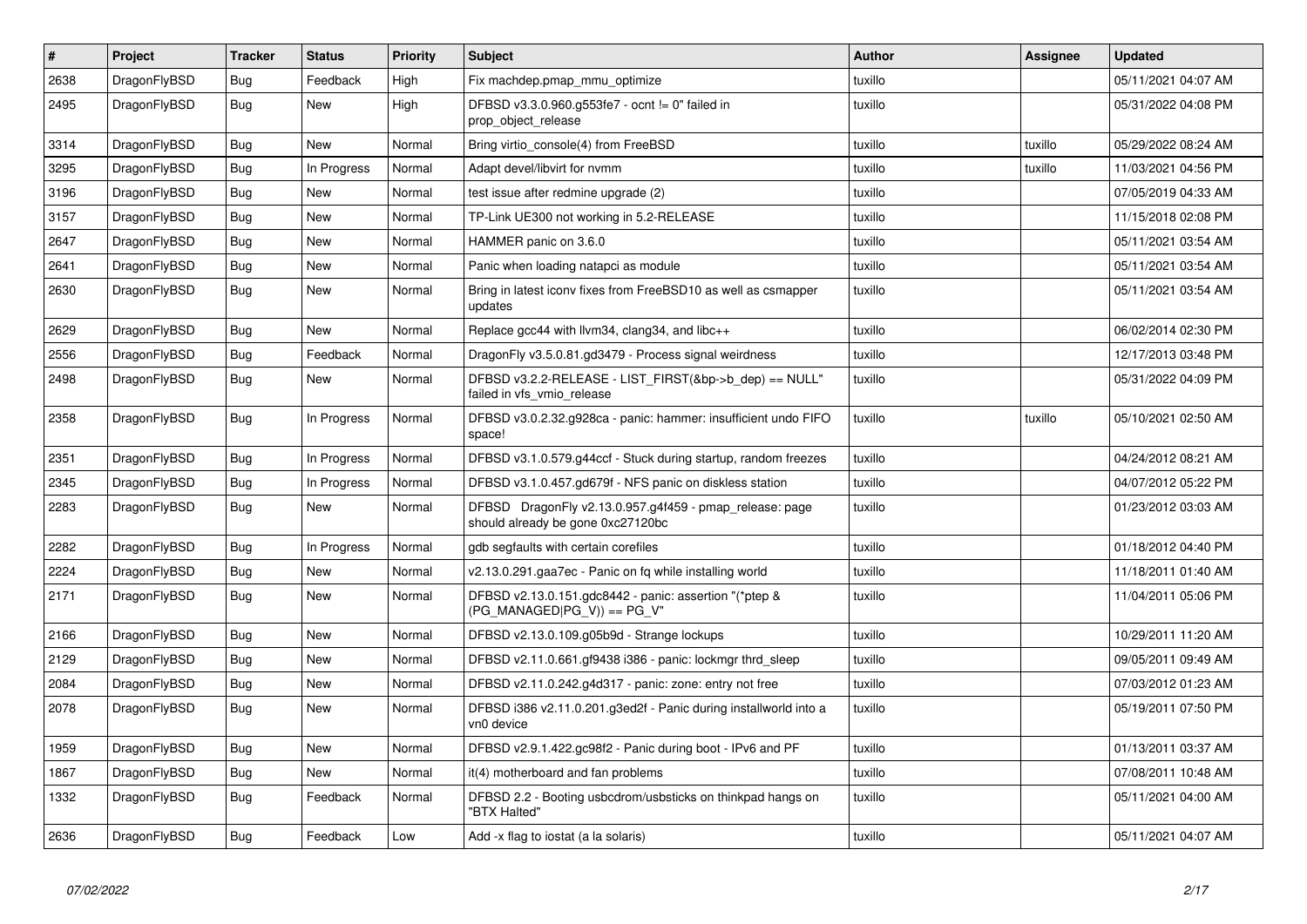| $\sharp$ | Project      | <b>Tracker</b> | <b>Status</b> | <b>Priority</b> | Subject                                                                                                   | <b>Author</b>     | Assignee | <b>Updated</b>      |
|----------|--------------|----------------|---------------|-----------------|-----------------------------------------------------------------------------------------------------------|-------------------|----------|---------------------|
| 2631     | DragonFlyBSD | <b>Bug</b>     | In Progress   | Low             | Verify library versioning current with full package build and switch it<br>on (after publishing packages) | tuxillo           |          | 05/11/2021 04:06 AM |
| 1819     | DragonFlyBSD | Bug            | In Progress   | Low             | truss - Major revamping task list                                                                         | tuxillo           | tuxillo  | 11/27/2021 08:45 AM |
| 2140     | DragonFlyBSD | Bug            | New           | High            | hammer io delallocate panic with 'duplicate entry' message                                                | ttw               |          | 10/07/2011 12:22 PM |
| 3231     | DragonFlyBSD | Bug            | New           | Normal          | wifi drops on 5.8                                                                                         | tse               |          | 04/06/2020 05:08 AM |
| 3225     | DragonFlyBSD | Bug            | New           | Normal          | nfsd freeze when using qemu                                                                               | tse               |          | 03/17/2020 11:52 AM |
| 3208     | DragonFlyBSD | Bug            | New           | Normal          | Crash related to nfsd                                                                                     | tse               |          | 06/11/2020 05:52 AM |
| 3199     | DragonFlyBSD | Bug            | New           | Normal          | PFS label not found panic                                                                                 | tse               |          | 08/21/2019 03:51 AM |
| 3197     | DragonFlyBSD | Bug            | New           | Normal          | DragonFly upgrades                                                                                        | tse               |          | 04/18/2020 04:18 PM |
| 3170     | DragonFlyBSD | Bug            | <b>New</b>    | Normal          | repeatable nfsd crash                                                                                     | tse               |          | 06/11/2020 05:52 AM |
| 806      | DragonFlyBSD | Bug            | Feedback      | Normal          | boot error on MacBook                                                                                     | tralamazza        |          | 06/04/2022 05:28 AM |
| 3319     | DragonFlyBSD | Bug            | New           | Normal          | setproctitle() calls can change effect of later setproctitle() calls                                      | tonyc             |          | 06/29/2022 06:10 PM |
| 3252     | DragonFlyBSD | Bug            | New           | Normal          | tcsetattr/tcgetattr set errno incorrectly on non-TTY                                                      | tonyc             |          | 10/26/2020 09:34 PM |
| 1579     | DragonFlyBSD | Bug            | Feedback      | Normal          | dfly 2.4.1 does not like HP DL360G4p and Smart Array 6400 with<br>MSA <sub>20</sub>                       | tomaz.borstnar    | tuxillo  | 06/02/2014 02:44 PM |
| 1282     | DragonFlyBSD | Bug            | Feedback      | Normal          | panic (trap 12) when booting SMP kernel on Atom 330 (dual core)                                           | tomaz.borstnar    |          | 05/11/2021 04:00 AM |
| 2473     | DragonFlyBSD | Bug            | New           | Normal          | Kernel crash when trying to up the wpi0 device (Dfly<br>v3.3.0.758.g47388-DEVELOPMENT)                    | tomaz             |          | 02/24/2014 08:50 AM |
| 2930     | DragonFlyBSD | Bug            | New           | High            | 'objcache' causes panic during 'nfs_readdir'                                                              | tofergus          |          | 07/26/2016 01:09 PM |
| 2931     | DragonFlyBSD | Bug            | New           | Low             | 'gdb' of 'vkernel' unable to print backtrace                                                              | tofergus          |          | 07/26/2016 01:51 PM |
| 2812     | DragonFlyBSD | Bug            | New           | Normal          | Panic on Intel DE3815TYKHE                                                                                | tmorp             |          | 05/14/2015 03:14 PM |
| 3266     | DragonFlyBSD | Bug            | New           | High            | Filesystems broken due to "KKASSERT(count &<br>TOK_COUNTMASK);"                                           | tkusumi           |          | 03/15/2021 01:21 PM |
| 3316     | DragonFlyBSD | Bug            | <b>New</b>    | Normal          | hammer2_dirent_create() allows creating >1 dirents with the same<br>name                                  | tkusumi           |          | 06/05/2022 12:35 PM |
| 3269     | DragonFlyBSD | Bug            | In Progress   | Normal          | Is double-buffer'd buf still required by HAMMER2 ?                                                        | tkusumi           |          | 05/12/2021 04:09 PM |
| 3249     | DragonFlyBSD | Bug            | New           | Normal          | HAMMER2 fsync(2) not working properly                                                                     | tkusumi           |          | 09/21/2020 07:07 AM |
| 3246     | DragonFlyBSD | Bug            | New           | Normal          | HAMMER2 unable to handle ENOSPC properly                                                                  | tkusumi           |          | 09/04/2020 11:11 AM |
| 3184     | DragonFlyBSD | Bug            | New           | Normal          | tsleep(9) return value when PCATCH specified                                                              | tkusumi           |          | 04/03/2019 06:49 AM |
| 2857     | DragonFlyBSD | <b>Bug</b>     | New           | Normal          | hammer stalls via bitcoin-qt                                                                              | tkusumi           |          | 11/30/2015 06:52 AM |
| 2459     | DragonFlyBSD | <b>Bug</b>     | Feedback      | Normal          | apic problems with HP Probook 4510s                                                                       | thowe             |          | 11/27/2021 08:22 AM |
| 2296     | DragonFlyBSD | <b>Bug</b>     | In Progress   | High            | panic: assertion "m->wire count > 0" failed                                                               | thomas.nikolajsen |          | 08/30/2012 06:09 AM |
| 2609     | DragonFlyBSD | <b>Bug</b>     | New           | Normal          | master: panic: assertion<br>"LWKT TOKEN HELD ANY(vm object token(object))" failed in<br>swp_pager_lookup  | thomas.nikolajsen |          | 11/28/2013 11:36 AM |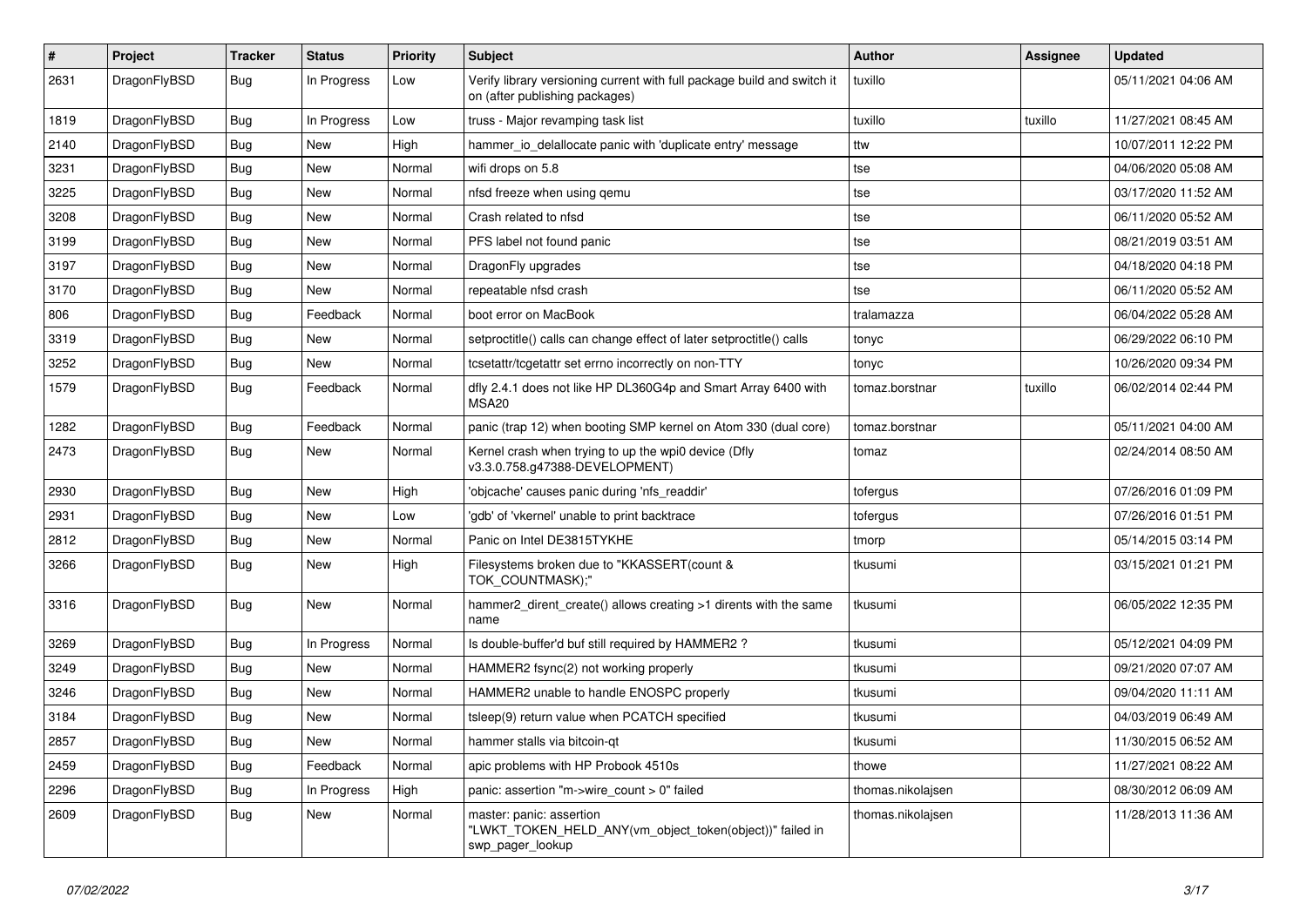| $\pmb{\#}$ | Project      | <b>Tracker</b> | <b>Status</b> | <b>Priority</b> | Subject                                                                             | Author            | Assignee | <b>Updated</b>      |
|------------|--------------|----------------|---------------|-----------------|-------------------------------------------------------------------------------------|-------------------|----------|---------------------|
| 2436       | DragonFlyBSD | Bug            | New           | Normal          | panic: assertion "lp->lwp_qcpu == dd->cpuid" failed in<br>dfly_acquire_curproc      | thomas.nikolajsen |          | 01/23/2013 11:07 AM |
| 1984       | DragonFlyBSD | Bug            | <b>New</b>    | Normal          | hammer mount fails after crash - HAMMER: FIFO record bad head<br>signature          | thomas.nikolajsen |          | 03/08/2011 06:57 PM |
| 285        | DragonFlyBSD | <b>Bug</b>     | Feedback      | Low             | interrupt latency with re without ip address configured                             | thomas.nikolajsen |          | 02/20/2014 10:30 AM |
| 1127       | DragonFlyBSD | <b>Bug</b>     | Feedback      | Low             | cdrom drive not detected                                                            | tgr               | corecode | 01/15/2015 08:55 AM |
| 3113       | DragonFlyBSD | Bug            | In Progress   | Urgent          | Booting vKernel fails due being out of swap space                                   | tcullen           |          | 05/11/2021 04:14 AM |
| 3036       | DragonFlyBSD | <b>Bug</b>     | New           | Normal          | panic in icmp_redirect_start() ASSERT_IN_NETISR(0)                                  | tautolog          |          | 05/11/2017 07:27 PM |
| 3205       | DragonFlyBSD | Bug            | Feedback      | High            | Go compiler net test failing                                                        | t dfbsd           | tuxillo  | 05/10/2021 02:45 AM |
| 2915       | DragonFlyBSD | Bug            | <b>New</b>    | High            | Hammer mirror-copy problem                                                          | t dfbsd           |          | 08/25/2016 05:28 AM |
| 3217       | DragonFlyBSD | Bug            | New           | Normal          | rescue tools: make install fails if rescue folder doesn't exist                     | : dfbsd           |          | 11/27/2019 08:16 PM |
| 2509       | DragonFlyBSD | Bug            | <b>New</b>    | Normal          | Redefinition of DIRBLKSIZ in restore(8)                                             | swildner          |          | 06/04/2022 04:40 AM |
| 1913       | DragonFlyBSD | Bug            | New           | Normal          | panic: assertion: ip->flush_state != HAMMER_FST_FLUSH in<br>hammer_flush_inode_core | swildner          |          | 11/20/2010 05:27 PM |
| 1907       | DragonFlyBSD | Bug            | <b>New</b>    | Normal          | Hammer crash in hammer_flusher_flush()                                              | swildner          |          | 11/11/2010 05:07 AM |
| 243        | DragonFlyBSD | <b>Bug</b>     | Feedback      | Normal          | weird behavior in the shell                                                         | swildner          |          | 05/31/2022 02:51 PM |
| 2082       | DragonFlyBSD | Bug            | New           | Normal          | dfbsd 2.10.1 amd64 - mc port build error with 'bmake bin-install'                   | sun-doctor        |          | 05/25/2011 07:18 PM |
| 2020       | DragonFlyBSD | <b>Bug</b>     | <b>New</b>    | Low             | Port brcm80211 driver from Linux to DragonFly BSD                                   | studer            |          | 03/05/2011 10:54 PM |
| 2055       | DragonFlyBSD | <b>Bug</b>     | New           | Normal          | $ssh + IPV6 + bridge \Rightarrow connection freezes$                                | steve             |          | 04/24/2011 07:13 PM |
| 2004       | DragonFlyBSD | Bug            | <b>New</b>    | Normal          | LWKT_WAIT_IPIQ panic                                                                | steve             |          | 03/08/2011 05:46 PM |
| 3129       | DragonFlyBSD | Bug            | New           | High            | Kernel panic with 5.2.0 on A2SDi-4C-HLN4F                                           | stateless         |          | 04/24/2018 12:50 AM |
| 2587       | DragonFlyBSD | Bug            | <b>New</b>    | Normal          | SATA DVD writer not detected by DragonFly                                           | srussell          |          | 09/04/2020 08:55 AM |
| 2586       | DragonFlyBSD | Bug            | <b>New</b>    | Normal          | pf: "modulate" state seems problematic                                              | srussell          |          | 09/25/2013 07:36 PM |
| 2077       | DragonFlyBSD | Bug            | New           | Normal          | USB devices conflicting                                                             | srussell          |          | 05/17/2011 05:12 PM |
| 2936       | DragonFlyBSD | Bug            | <b>New</b>    | Normal          | loader.efi crashes while loading kernel                                             | spaceille         |          | 08/20/2016 06:17 AM |
| 1964       | DragonFlyBSD | <b>Bug</b>     | New           | Normal          | iwn (panic assertion : wlan assert serialized)                                      | sjmm.ptr          | josepht  | 02/01/2011 12:57 PM |
| 2141       | DragonFlyBSD | <b>Bug</b>     | New           | Urgent          | loader and/or documentation broken                                                  | sjg               |          | 01/20/2012 10:51 AM |
| 2061       | DragonFlyBSD | <b>Bug</b>     | New           | Normal          | USB keyboard boot panic                                                             | sjg               |          | 05/04/2012 12:20 AM |
| 1786       | DragonFlyBSD | Bug            | New           | Normal          | Calling NULL function pointer initiates panic loop                                  | sjg               |          | 10/11/2010 05:28 PM |
| 1302       | DragonFlyBSD | Bug            | In Progress   | Normal          | Checkpoint regression?                                                              | sjg               | sjg      | 07/10/2013 05:22 PM |
| 2891       | DragonFlyBSD | <b>Bug</b>     | New           | Normal          | Kernel panic in IEEE802.11 related code                                             | shamaz            |          | 05/29/2016 05:49 PM |
| 2863       | DragonFlyBSD | <b>Bug</b>     | New           | Normal          | HAMMER synch tid is zero                                                            | shamaz            |          | 12/12/2015 11:24 PM |
| 2820       | DragonFlyBSD | Bug            | New           | Normal          | TP-Link USB Wi-Fi adapter cannot be reattached to the system                        | shamaz            |          | 05/22/2015 09:45 PM |
| 1961       | DragonFlyBSD | <b>Bug</b>     | New           | Normal          | Can't create dump from DDB                                                          | shamaz            |          | 01/29/2011 09:02 PM |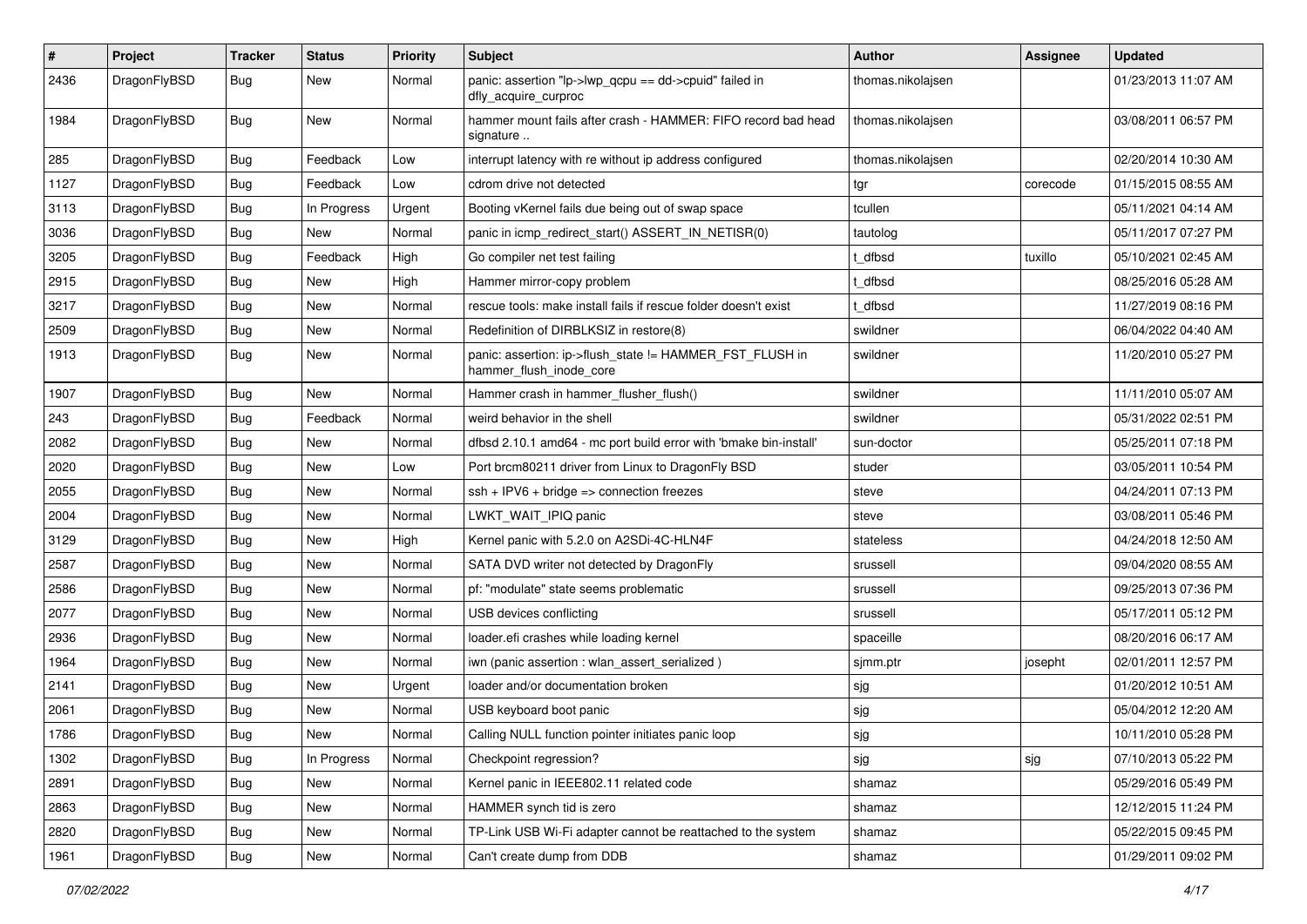| $\vert$ # | Project      | <b>Tracker</b> | <b>Status</b> | <b>Priority</b> | <b>Subject</b>                                                                                  | <b>Author</b> | Assignee | Updated             |
|-----------|--------------|----------------|---------------|-----------------|-------------------------------------------------------------------------------------------------|---------------|----------|---------------------|
| 1935      | DragonFlyBSD | <b>Bug</b>     | <b>New</b>    | Normal          | mouse does not work after switching between x and console                                       | shamaz        |          | 12/13/2010 10:06 AM |
| 1884      | DragonFlyBSD | <b>Bug</b>     | <b>New</b>    | Normal          | System completely freezes while listening music (devbuf: malloc<br>limit exceeded)              | shamaz        |          | 01/24/2011 05:00 PM |
| 2124      | DragonFlyBSD | <b>Bug</b>     | New           | Normal          | getty repeating too quickly on port /dev/ttyv0                                                  | sgeorge.ml    |          | 09/01/2011 04:28 AM |
| 2396      | DragonFlyBSD | Bug            | Feedback      | High            | Latest 3.1 development version core dumps while destroying master<br><b>PFS</b>                 | sgeorge       |          | 01/23/2013 04:10 PM |
| 2347      | DragonFlyBSD | <b>Bug</b>     | Feedback      | High            | Hammer PFSes destroy does not give back full space allocated to<br><b>PFS</b>                   | sgeorge       |          | 07/19/2012 01:11 AM |
| 2924      | DragonFlyBSD | <b>Bug</b>     | New           | Normal          | cat -v fails to tag characters in extended table with M- prefix with<br>some locales            | sevan         |          | 07/11/2016 07:18 AM |
| 2100      | DragonFlyBSD | <b>Bug</b>     | Feedback      | Normal          | devfs related panic                                                                             | sepherosa     | alexh    | 07/10/2011 02:29 PM |
| 2042      | DragonFlyBSD | <b>Bug</b>     | <b>New</b>    | Normal          | kernel panic, when run boot0cfg                                                                 | sepherosa     |          | 05/31/2022 03:01 PM |
| 1944      | DragonFlyBSD | <b>Bug</b>     | <b>New</b>    | Normal          | panic: backing object 0xdea7b258 was somehow re-referenced<br>during collapse!                  | sepherosa     |          | 12/27/2010 02:06 AM |
| 2123      | DragonFlyBSD | <b>Bug</b>     | New           | Normal          | hammer is losing files                                                                          | schmir        |          | 08/30/2011 07:56 PM |
| 3047      | DragonFlyBSD | <b>Bug</b>     | New           | Normal          | <b>HAMMER</b> critical write error                                                              | samuel        |          | 06/19/2019 09:50 AM |
| 2549      | DragonFlyBSD | Bug            | In Progress   | Normal          | netgraph7: Kernel page fault.                                                                   | russiane39    | nant     | 05/10/2013 11:20 PM |
| 2316      | DragonFlyBSD | <b>Bug</b>     | New           | Normal          | Ungraceful invalid password handling for adding a new user in the<br>installer                  | rune          |          | 04/27/2012 11:23 PM |
| 2423      | DragonFlyBSD | <b>Bug</b>     | <b>New</b>    | Urgent          | After multiple panics/locks, hitting KKASSERT in<br>hammer init cursor                          | rumcic        |          | 09/18/2012 02:28 AM |
| 2080      | DragonFlyBSD | <b>Bug</b>     | <b>New</b>    | Normal          | panic: lockmgr thrd sleep: called from interrupt, ipi, or hard code<br>section                  | rumcic        |          | 05/30/2011 05:06 PM |
| 2072      | DragonFlyBSD | <b>Bug</b>     | New           | Normal          | Fatal trap 12: stopped at lwkt send ipig3                                                       | rumcic        |          | 05/17/2011 04:12 AM |
| 1975      | DragonFlyBSD | Bug            | New           | Normal          | Applications seg fault in select() and poll()                                                   | rumcic        |          | 05/31/2022 02:58 PM |
| 1874      | DragonFlyBSD | Bug            | New           | Normal          | mpd listening on all IPs, accepting only on one                                                 | rumcic        |          | 05/08/2011 01:01 PM |
| 1873      | DragonFlyBSD | Bug            | New           | Normal          | Panic upon usb mouse detach and reattaching                                                     | rumcic        |          | 02/01/2011 09:53 AM |
| 1580      | DragonFlyBSD | Bug            | Feedback      | Normal          | Panic (Fatal trap 12: page fault while in kernel mode) while playing<br>with pf and netif names | rumcic        |          | 12/21/2018 01:21 AM |
| 1489      | DragonFlyBSD | <b>Bug</b>     | Feedback      | Normal          | panic: ufs dirbad: bad dir                                                                      | rumcic        |          | 03/10/2013 04:34 AM |
| 1250      | DragonFlyBSD | <b>Bug</b>     | Feedback      | Normal          | Panic upon plugging an USB flash drive into the machine                                         | rumcic        |          | 03/10/2013 05:17 AM |
| 1249      | DragonFlyBSD | <b>Bug</b>     | Feedback      | Normal          | panic: ffs_vfree: freeing free inode                                                            | rumcic        |          | 03/10/2013 05:13 AM |
| 1218      | DragonFlyBSD | Bug            | In Progress   | Normal          | panic: assertion: $error == 0$ in hammer_start_transaction                                      | rumcic        |          | 05/11/2021 04:00 AM |
| 998       | DragonFlyBSD | Bug            | In Progress   | Normal          | Unconfiguring a vn while it is mounted                                                          | rumcic        | tuxillo  | 05/11/2021 04:00 AM |
| 2887      | DragonFlyBSD | <b>Bug</b>     | <b>New</b>    | Low             | Missing extattr namespace to string and<br>extattr string to namespace functions                | rubenk        |          | 02/06/2016 05:09 AM |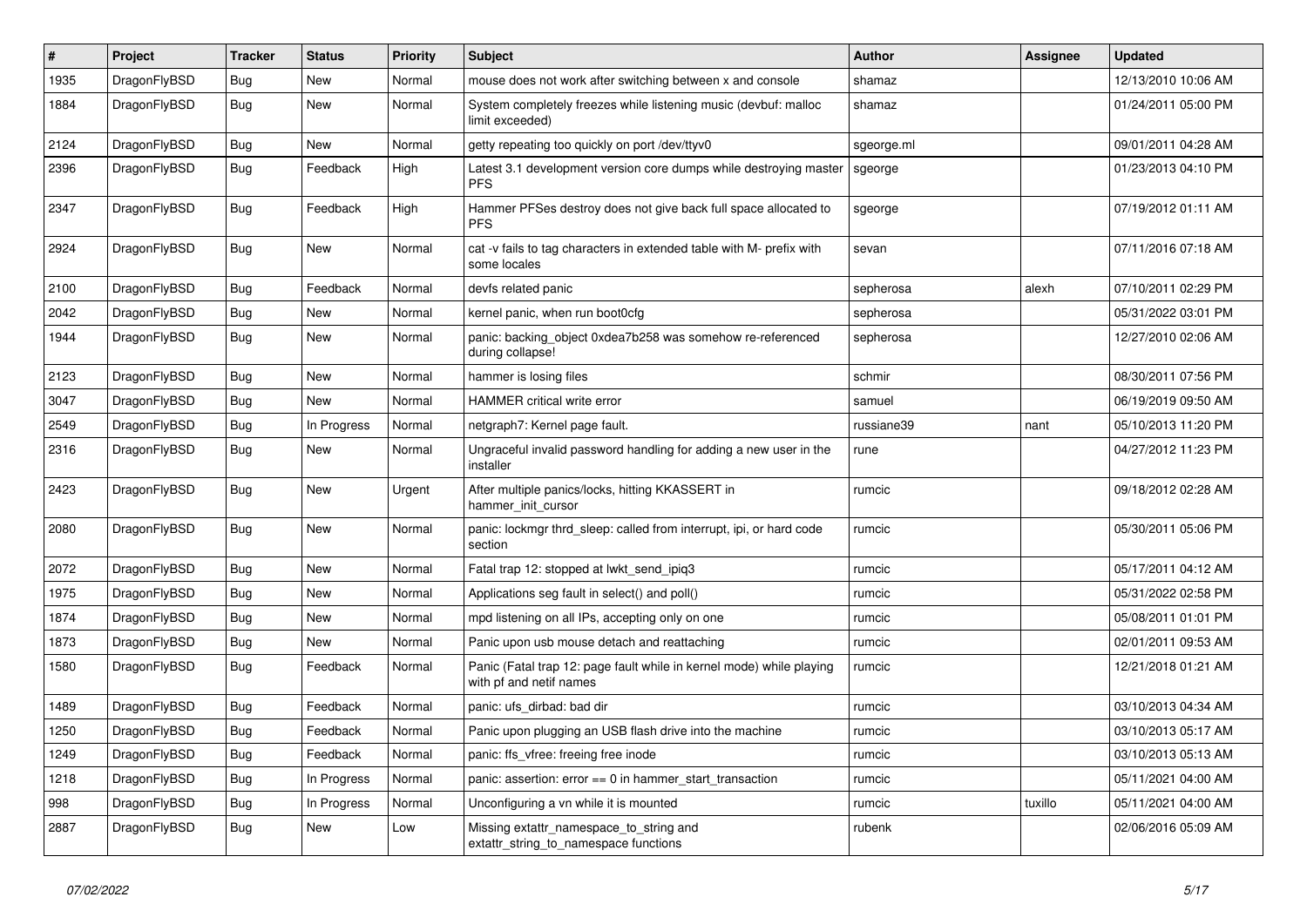| $\sharp$ | Project      | <b>Tracker</b> | <b>Status</b> | <b>Priority</b> | Subject                                                                                                                                                                                           | <b>Author</b> | Assignee | <b>Updated</b>      |
|----------|--------------|----------------|---------------|-----------------|---------------------------------------------------------------------------------------------------------------------------------------------------------------------------------------------------|---------------|----------|---------------------|
| 3141     | DragonFlyBSD | <b>Bug</b>     | <b>New</b>    | Normal          | dhclient blocks boot process                                                                                                                                                                      | rowo          |          | 12/16/2018 11:01 AM |
| 2738     | DragonFlyBSD | <b>Bug</b>     | New           | Normal          | Hammer: Strange behavior when trying to recover old version of<br>moved file                                                                                                                      | roland        |          | 11/20/2014 08:02 AM |
| 2626     | DragonFlyBSD | Bug            | <b>New</b>    | Normal          | iwn driver drops with error: "firmware error 'iwn_intr: fatal firmware<br>error""                                                                                                                 | rodyaj        |          | 01/09/2014 05:50 AM |
| 600      | DragonFlyBSD | <b>Bug</b>     | <b>New</b>    | Low             | /sys/libkern/karc4random                                                                                                                                                                          | robin carey5  | profmakx | 01/19/2015 03:07 AM |
| 2430     | DragonFlyBSD | <b>Bug</b>     | New           | Normal          | Alternate Password Hash method                                                                                                                                                                    | robin.carey1  |          | 10/07/2012 06:28 AM |
| 2138     | DragonFlyBSD | <b>Bug</b>     | <b>New</b>    | Normal          | > 100% CPU usage                                                                                                                                                                                  | robin.carey1  |          | 09/26/2011 12:20 PM |
| 1836     | DragonFlyBSD | <b>Bug</b>     | <b>New</b>    | Normal          | Incorrect TCP checksum show up in tcpdump                                                                                                                                                         | robgar1       |          | 05/15/2022 11:22 AM |
| 2822     | DragonFlyBSD | Bug            | New           | Normal          | USB 3.0 stick throws "reading primary partition table: error<br>accessing offset 000[] for 152" error, while the stick works on any<br>other OS I tested                                          | revuwa        | profmakx | 06/29/2015 05:56 AM |
| 2675     | DragonFlyBSD | Bug            | <b>New</b>    | Low             | Ultimate N WiFi Link 5300 get iwn_intr: fatal firmware error on 5GHz                                                                                                                              | revuwa        |          | 05/11/2021 04:07 AM |
| 3313     | DragonFlyBSD | <b>Bug</b>     | <b>New</b>    | Normal          | Can't boot from my live USB at all. The kernel loading process<br>hangs.                                                                                                                          | rempas        |          | 06/03/2022 12:16 AM |
| 1560     | DragonFlyBSD | Bug            | Feedback      | Normal          | Unable to modify partition table on ThinkPad T61p during install                                                                                                                                  | rehsack       |          | 01/15/2015 08:57 AM |
| 2371     | DragonFlyBSD | <b>Bug</b>     | <b>New</b>    | Normal          | Timezone problem with America/Sao_Paulo                                                                                                                                                           | raitech       |          | 05/17/2012 01:42 PM |
| 1942     | DragonFlyBSD | <b>Bug</b>     | <b>New</b>    | Normal          | locking against myself in getcacheblk()?                                                                                                                                                          | qhwt.dfly     |          | 05/31/2022 02:15 PM |
| 1917     | DragonFlyBSD | Bug            | New           | Normal          | panic: assertion: (RB_EMPTY(&ip->rec_tree) && (ip->flags &<br>HAMMER_INODE_XDIRTY) == 0)    (!RB_EMPTY(&ip->rec_tree)<br>&& (ip->flags & HAMMER_INODE_XDIRTY) != 0) in<br>hammer_flush_inode_done | qhwt.dfly     |          | 11/24/2010 03:23 AM |
| 1876     | DragonFlyBSD | Bug            | <b>New</b>    | Normal          | devfs in jail + logging out from console(ttyv1+) -> panic                                                                                                                                         | qhwt.dfly     | tuxillo  | 05/31/2022 03:24 PM |
| 1577     | DragonFlyBSD | Bug            | Feedback      | Normal          | panic: assertion: leaf->base.obj_id == ip->obj_id in<br>hammer ip delete range                                                                                                                    | qhwt+dfly     |          | 05/11/2021 04:01 AM |
| 1387     | DragonFlyBSD | Bug            | Feedback      | Normal          | zero-size malloc and ps: kvm_getprocs: Bad address                                                                                                                                                | qhwt+dfly     |          | 05/11/2021 04:00 AM |
| 1368     | DragonFlyBSD | <b>Bug</b>     | In Progress   | Normal          | suspend signal race?                                                                                                                                                                              | qhwt+dfly     |          | 05/11/2021 03:51 AM |
| 570      | DragonFlyBSD | Bug            | Feedback      | Normal          | 1.8.x: ACPI problems                                                                                                                                                                              | qhwt+dfly     |          | 06/02/2014 03:45 AM |
| 3245     | DragonFlyBSD | Bug            | <b>New</b>    | Normal          | panic: free: guard1x fail, i915 load from loader.conf                                                                                                                                             | polachok      |          | 08/21/2020 10:36 AM |
| 1101     | DragonFlyBSD | <b>Bug</b>     | Feedback      | Normal          | ohci related panic                                                                                                                                                                                | polachok      |          | 05/11/2021 04:00 AM |
| 2496     | DragonFlyBSD | <b>Bug</b>     | <b>New</b>    | Normal          | NTFS malloc limit exceeded                                                                                                                                                                        | plasmob       | tuxillo  | 02/19/2013 08:47 AM |
| 3302     | DragonFlyBSD | <b>Bug</b>     | New           | Normal          | Will not boot on System76 Lemur Pro (lemp10)                                                                                                                                                      | piecuch       |          | 11/03/2021 10:21 AM |
| 3298     | DragonFlyBSD | <b>Bug</b>     | New           | Normal          | Running "w" and having logged in via XDM through VNC, "w" prints<br>an extra error message                                                                                                        | piecuch       |          | 10/25/2021 09:16 AM |
| 3239     | DragonFlyBSD | Bug            | New           | Normal          | unable to SIGKILL glitched emacs                                                                                                                                                                  | piecuch       |          | 05/26/2020 03:30 AM |
| 3238     | DragonFlyBSD | <b>Bug</b>     | New           | Normal          | race conditions when printing from vkernel console                                                                                                                                                | piecuch       |          | 05/19/2020 02:50 PM |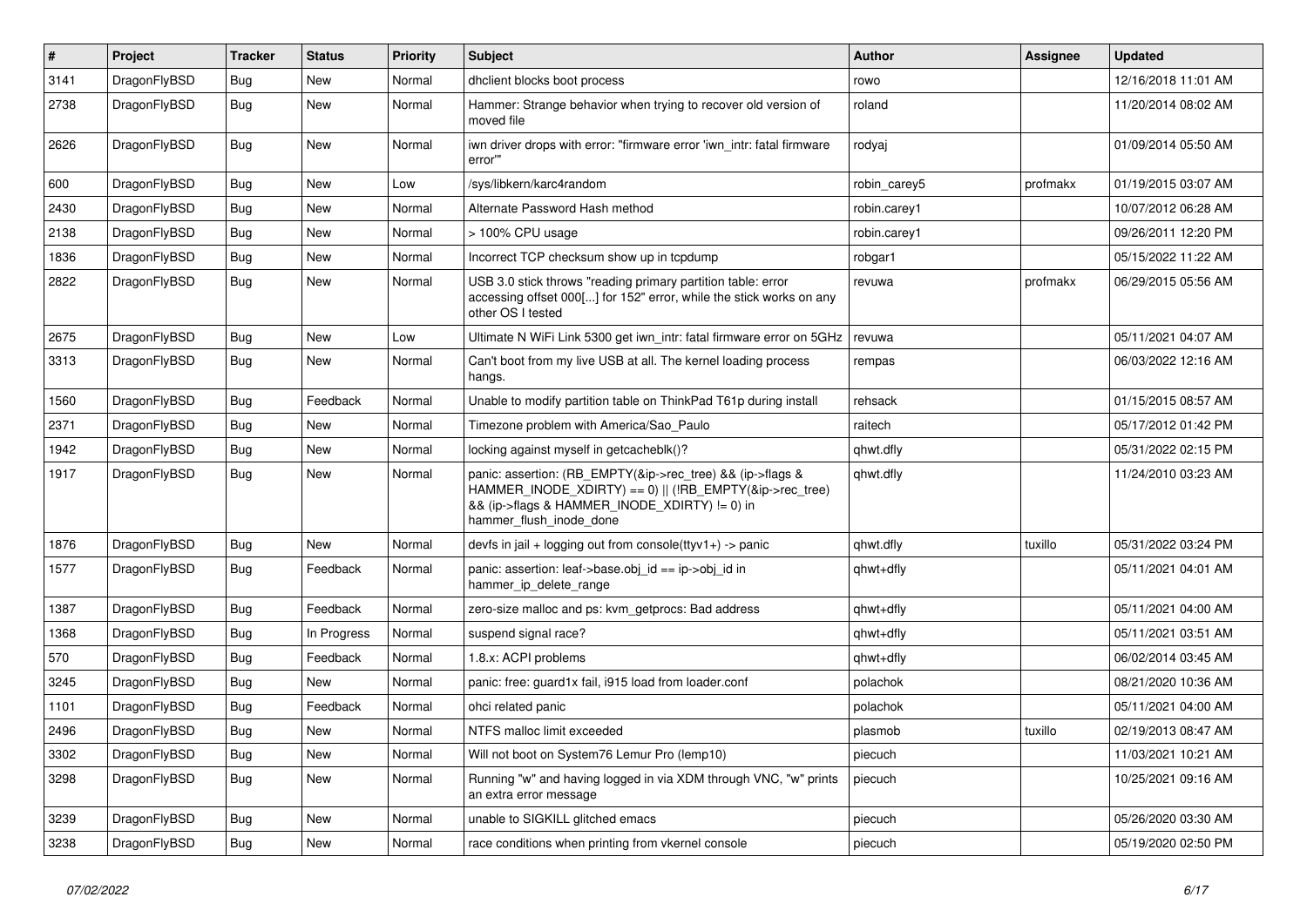| $\sharp$ | Project      | <b>Tracker</b> | <b>Status</b> | <b>Priority</b> | Subject                                                                                                        | <b>Author</b> | Assignee | <b>Updated</b>      |
|----------|--------------|----------------|---------------|-----------------|----------------------------------------------------------------------------------------------------------------|---------------|----------|---------------------|
| 2547     | DragonFlyBSD | Bug            | New           | High            | crashed while doing a dry run of pkg_rolling-replace                                                           | phma          |          | 04/18/2013 10:40 PM |
| 3247     | DragonFlyBSD | Bug            | New           | Normal          | Kernel panic doing nothing much                                                                                | phma          |          | 09/12/2020 11:40 PM |
| 2816     | DragonFlyBSD | <b>Bug</b>     | New           | Normal          | A multitasking process being debugged can get stuck                                                            | phma          |          | 05/19/2015 03:57 AM |
| 2611     | DragonFlyBSD | Bug            | <b>New</b>    | Normal          | Change in IP address results in network not working                                                            | phma          |          | 12/05/2013 07:55 PM |
| 2557     | DragonFlyBSD | Bug            | <b>New</b>    | Normal          | stock 3.4.1 kernel halts during booting if dm and dm_target_crypt<br>are loaded and RAID controller is present | phma          |          | 05/12/2013 10:38 PM |
| 2389     | DragonFlyBSD | Bug            | New           | Normal          | computer crashed while listing processes                                                                       | phma          |          | 06/18/2012 02:49 PM |
| 2387     | DragonFlyBSD | Bug            | <b>New</b>    | Normal          | hammer ignores -t during dedup                                                                                 | phma          |          | 06/17/2012 12:30 PM |
| 2331     | DragonFlyBSD | Bug            | New           | Normal          | reading mouse mode from unopen file descriptor hangs mouse<br>driver                                           | phma          |          | 03/14/2012 09:43 AM |
| 2311     | DragonFlyBSD | Bug            | <b>New</b>    | Normal          | Xorg crash having something to do with drm                                                                     | phma          |          | 02/22/2012 09:59 AM |
| 2306     | DragonFlyBSD | <b>Bug</b>     | <b>New</b>    | Normal          | a crash starts the kernel debugger in text mode, but just reboots in X                                         | phma          |          | 02/11/2012 08:02 PM |
| 1559     | DragonFlyBSD | Bug            | New           | Normal          | kernel trap                                                                                                    | phma          |          | 11/27/2021 08:43 AM |
| 2552     | DragonFlyBSD | <b>Bug</b>     | New           | Low             | hammer recovery should indicate progress                                                                       | phma          |          | 05/03/2013 12:13 AM |
| 1990     | DragonFlyBSD | Bug            | New           | Normal          | /mnt too large to mount                                                                                        | peur.neu      |          | 02/16/2011 11:24 PM |
| 1951     | DragonFlyBSD | Bug            | <b>New</b>    | Normal          | dma_timeouts at phyaddr on a good hdd                                                                          | peur.neu      |          | 01/04/2011 07:12 AM |
| 1943     | DragonFlyBSD | <b>Bug</b>     | New           | Normal          | hammer assertion panic                                                                                         | peter         |          | 12/27/2010 12:45 AM |
| 3226     | DragonFlyBSD | Bug            | New           | Normal          | Xorg freezes in vm: thread stuck in "objtrm1"                                                                  | peeter        |          | 04/08/2020 02:10 AM |
| 2970     | DragonFlyBSD | <b>Bug</b>     | New           | Normal          | kernel 4.7: "Is -I" causes panic on UDF filesystem: "bgetvp -<br>overlapping buffer"                           | peeter        |          | 12/21/2016 02:46 AM |
| 599      | DragonFlyBSD | Bug            | <b>New</b>    | Urgent          | 1.9.0 reproducable panic                                                                                       | pavalos       |          | 12/22/2010 01:08 AM |
| 2898     | DragonFlyBSD | Bug            | <b>New</b>    | Normal          | <b>HAMMER</b> panic                                                                                            | pavalos       |          | 11/03/2018 07:05 AM |
| 2526     | DragonFlyBSD | Bug            | <b>New</b>    | Normal          | hammer cleanup doesn't run on first day of DST                                                                 | pavalos       |          | 10/18/2016 05:28 PM |
| 2248     | DragonFlyBSD | Bug            | <b>New</b>    | Normal          | sysctl panic                                                                                                   | pavalos       |          | 11/23/2011 06:23 PM |
| 2199     | DragonFlyBSD | <b>Bug</b>     | New           | Normal          | screen segfaults if utmpx isn't present                                                                        | pavalos       |          | 11/15/2011 10:52 PM |
| 2099     | DragonFlyBSD | Bug            | <b>New</b>    | Normal          | page fault panic in vm system                                                                                  | pavalos       |          | 07/10/2011 08:51 AM |
| 2048     | DragonFlyBSD | Bug            | <b>New</b>    | Normal          | panic: ffs_sync: rofs mod                                                                                      | pavalos       |          | 04/12/2011 05:45 AM |
| 2008     | DragonFlyBSD | Bug            | New           | Normal          | lwkt_setcpu_remote: td->td_flags 00800621 console flood                                                        | pavalos       |          | 03/06/2011 09:37 PM |
| 1969     | DragonFlyBSD | Bug            | <b>New</b>    | Normal          | pf-related network problem                                                                                     | pavalos       | lentferj | 02/01/2011 06:57 PM |
| 1949     | DragonFlyBSD | <b>Bug</b>     | New           | Normal          | iwn panic                                                                                                      | pavalos       |          | 01/30/2011 03:21 AM |
| 1946     | DragonFlyBSD | <b>Bug</b>     | <b>New</b>    | Normal          | ieee80211 panic                                                                                                | pavalos       | josepht  | 01/27/2011 06:00 PM |
| 1769     | DragonFlyBSD | <b>Bug</b>     | New           | Normal          | panic: assertion: _tp->tt_msg->tt_cpuid == mycpuid in<br>tcp_callout_active                                    | pavalos       | sjg      | 05/15/2022 11:07 AM |
| 2117     | DragonFlyBSD | <b>Bug</b>     | New           | High            | ACPI and/or bce(4) problem with 2.11.0.673.g0d557 on HP DL380<br>G6                                            | pauska        |          | 08/22/2011 10:15 AM |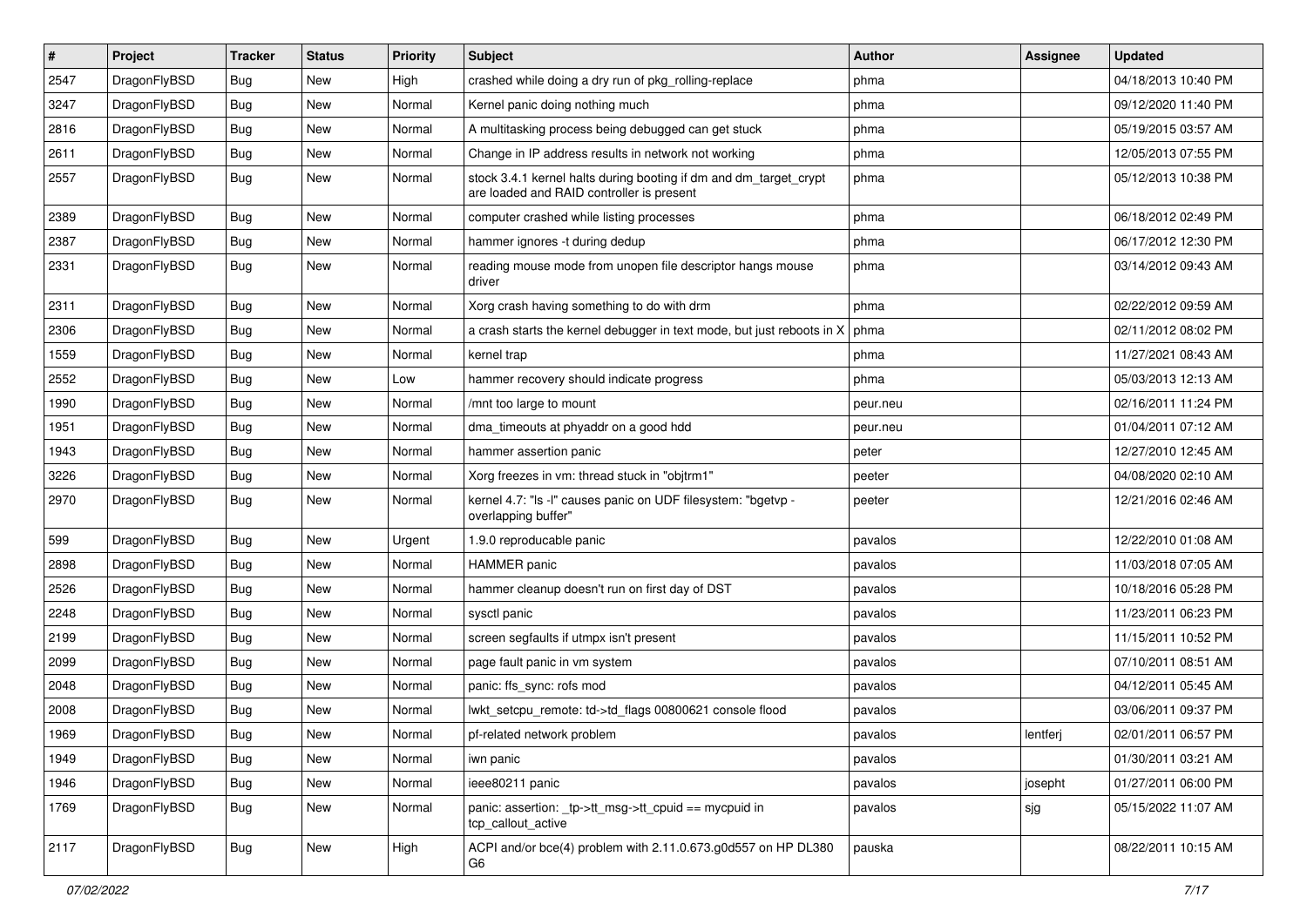| $\sharp$ | Project      | <b>Tracker</b> | <b>Status</b> | <b>Priority</b> | Subject                                                                                                            | <b>Author</b>          | <b>Assignee</b> | <b>Updated</b>      |
|----------|--------------|----------------|---------------|-----------------|--------------------------------------------------------------------------------------------------------------------|------------------------|-----------------|---------------------|
| 2874     | DragonFlyBSD | Bug            | <b>New</b>    | Normal          | make world DESTDIR=/emptydir fails                                                                                 | pascii                 |                 | 12/25/2015 07:04 AM |
| 3107     | DragonFlyBSD | <b>Bug</b>     | New           | Low             | ACPI interrupt storm when loading i915 on Lenovo T460                                                              | oyvinht                |                 | 07/15/2020 07:01 AM |
| 3152     | DragonFlyBSD | Bug            | Feedback      | Normal          | Console's size in ttyv0 and single user mode is sticking to 80x25,<br>while ttyv1 can make use of the whole screen | overtime               |                 | 02/24/2019 01:08 AM |
| 2802     | DragonFlyBSD | Bug            | <b>New</b>    | Normal          | USB Wifi urtwn0 crash from cd boot                                                                                 | opvalues               |                 | 03/10/2015 01:07 AM |
| 2799     | DragonFlyBSD | Bug            | New           | Normal          | Fatal trap 12 caused by moused(8) -p/dev/cual0                                                                     | opvalues               |                 | 03/04/2015 11:01 PM |
| 3052     | DragonFlyBSD | <b>Bug</b>     | New           | Normal          | panic DragonFly v4.8.1-RELEASE by mounting a malformed NTFS<br>image [64.000]                                      | open.source@ribose.com |                 | 08/14/2017 03:22 AM |
| 3051     | DragonFlyBSD | <b>Bug</b>     | New           | Normal          | panic DragonFly v4.8.1-RELEASE by mounting a malformed NTFS<br>image [12.000]                                      | open.source@ribose.com |                 | 08/14/2017 03:20 AM |
| 3049     | DragonFlyBSD | <b>Bug</b>     | New           | Normal          | panic DragonFly v4.8.1-RELEASE by mounting a malformed<br>msdosfs image [12.128]                                   | open.source@ribose.com |                 | 08/14/2017 02:53 AM |
| 2622     | DragonFlyBSD | Bug            | <b>New</b>    | Normal          | VAIO FIT15E fn keys support                                                                                        | nonsolosoft            |                 | 12/31/2013 01:31 AM |
| 2621     | DragonFlyBSD | <b>Bug</b>     | New           | Normal          | core dump using cdrom                                                                                              | nonsolosoft            |                 | 12/27/2013 12:43 AM |
| 2412     | DragonFlyBSD | <b>Bug</b>     | New           | Normal          | wlan0 fails to get address via dhclient                                                                            | nonsolosoft            |                 | 08/30/2012 05:55 AM |
| 2182     | DragonFlyBSD | <b>Bug</b>     | New           | Normal          | if msk PHY FIFO underrun/overflow                                                                                  | nonsolosoft            |                 | 09/03/2012 06:39 AM |
| 1193     | DragonFlyBSD | <b>Bug</b>     | New           | Normal          | kernel doesn't recognize cdrom drive                                                                               | nonsolosoft            |                 | 01/25/2014 09:11 PM |
| 3215     | DragonFlyBSD | <b>Bug</b>     | New           | Normal          | Hang in tcdrain(3) after write(3)                                                                                  | noloader               |                 | 11/25/2019 03:08 PM |
| 2958     | DragonFlyBSD | <b>Bug</b>     | Feedback      | Normal          | Hammer FS dies during pruning after massive write load                                                             | neilb                  |                 | 10/11/2016 04:20 AM |
| 2957     | DragonFlyBSD | <b>Bug</b>     | Feedback      | Normal          | swapoff -a followed by swapon -a doesn't give your swap back                                                       | neilb                  |                 | 10/09/2016 04:17 AM |
| 2104     | DragonFlyBSD | <b>Bug</b>     | New           | Normal          | network configuration seg. fault on install CD                                                                     | navratil               |                 | 07/26/2011 07:55 AM |
| 679      | DragonFlyBSD | <b>Bug</b>     | New           | Low             | Netgraph backward compatibility for old *LEN constants                                                             | nant                   | nant            | 02/18/2014 05:45 AM |
| 1144     | DragonFlyBSD | <b>Bug</b>     | Feedback      | Normal          | Incorrect clock under KVM                                                                                          | msylvan                |                 | 03/09/2013 01:17 PM |
| 168      | DragonFlyBSD | <b>Bug</b>     | In Progress   | Normal          | Livelocked limit engaged while trying to setup IPW wireless                                                        | mschacht               | sepherosa       | 05/11/2021 04:05 AM |
| 3218     | DragonFlyBSD | <b>Bug</b>     | New           | Normal          | Kernel panics are not sent to comconsole when booted over EFI                                                      | mqudsi                 |                 | 12/02/2019 08:52 PM |
| 3111     | DragonFlyBSD | <b>Bug</b>     | In Progress   | High            | Mouse lags every second heavily under X11                                                                          | mneumann               |                 | 12/12/2017 09:46 PM |
| 3317     | DragonFlyBSD | <b>Bug</b>     | In Progress   | Normal          | Network vtnet0 not working on Hetzner cloud                                                                        | mneumann               |                 | 06/18/2022 03:55 AM |
| 3235     | DragonFlyBSD | <b>Bug</b>     | New           | Normal          | Kernel panic in devfs vnops.c                                                                                      | mneumann               |                 | 04/28/2020 07:00 AM |
| 3222     | DragonFlyBSD | <b>Bug</b>     | New           | Normal          | gcc - undefined reference to ' atomic load' (missing libatomic?)                                                   | mneumann               |                 | 02/08/2020 02:45 AM |
| 2972     | DragonFlyBSD | <b>Bug</b>     | New           | Normal          | ipfw3 "deny to me" does not work correctly                                                                         | mneumann               |                 | 12/27/2016 12:11 PM |
| 2881     | DragonFlyBSD | <b>Bug</b>     | <b>New</b>    | Normal          | Pulseaudio hangs/resets system when starting X11                                                                   | mneumann               |                 | 01/09/2016 03:08 AM |
| 2788     | DragonFlyBSD | <b>Bug</b>     | New           | Normal          | ioctl GSLICEINFO: Not working for vnode slice                                                                      | mneumann               |                 | 02/12/2015 07:49 AM |
| 1293     | DragonFlyBSD | <b>Bug</b>     | New           | Normal          | 2.2.1-REL Installer Request                                                                                        | mk                     | tuxillo         | 05/11/2021 04:00 AM |
| 2644     | DragonFlyBSD | <b>Bug</b>     | Feedback      | Normal          | 3.6.0-REL trap 9 on boot                                                                                           | memmerto               |                 | 11/27/2021 08:08 AM |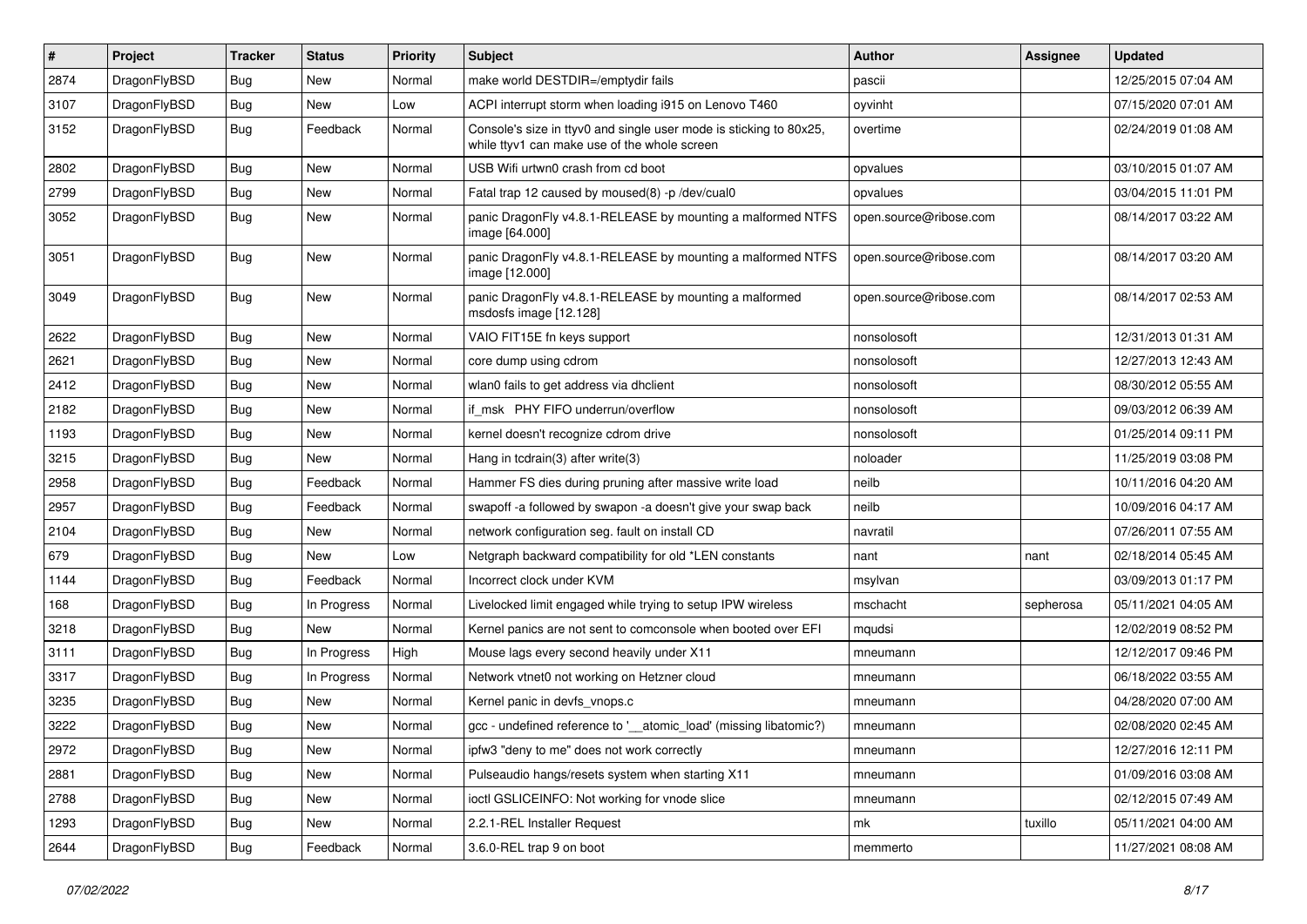| $\sharp$ | Project      | <b>Tracker</b> | <b>Status</b> | <b>Priority</b> | Subject                                                                                                    | <b>Author</b> | Assignee  | <b>Updated</b>      |
|----------|--------------|----------------|---------------|-----------------|------------------------------------------------------------------------------------------------------------|---------------|-----------|---------------------|
| 2598     | DragonFlyBSD | <b>Bug</b>     | <b>New</b>    | Normal          | i386 via USB Booting                                                                                       | mbzadegan     |           | 10/21/2013 02:28 AM |
| 2067     | DragonFlyBSD | <b>Bug</b>     | <b>New</b>    | Normal          | sound/pcm: "play interrupt timeout, channel dead"                                                          | matthiasr     |           | 05/11/2021 03:55 AM |
| 1860     | DragonFlyBSD | <b>Bug</b>     | Feedback      | Normal          | Panic while creating UFS fs on vn(4) for initrd                                                            | matthias      |           | 02/29/2012 07:16 AM |
| 3035     | DragonFlyBSD | <b>Bug</b>     | New           | Normal          | panic: assertion "cpu >= 0 && cpu < ncpus" failed in netisr_cpuport<br>at /usr/src/sys/net/netisr2.h:87    | masu          |           | 05/11/2017 01:24 AM |
| 2809     | DragonFlyBSD | <b>Bug</b>     | New           | Normal          | hammer mirror-stream                                                                                       | masu          |           | 04/10/2015 12:33 AM |
| 2092     | DragonFlyBSD | <b>Bug</b>     | <b>New</b>    | Normal          | Panic: Bad link elm 0x next->prev != elm                                                                   | masterblaster | dillon    | 12/04/2011 12:49 PM |
| 2370     | DragonFlyBSD | <b>Bug</b>     | <b>New</b>    | Normal          | panic: ffs_valloc: dup alloc                                                                               | marino        | vsrinivas | 02/01/2013 09:28 AM |
| 2167     | DragonFlyBSD | <b>Bug</b>     | New           | Normal          | shutdown/reboot fails after uptime msg                                                                     | marino        |           | 11/28/2011 03:01 AM |
| 2531     | DragonFlyBSD | <b>Bug</b>     | <b>New</b>    | Normal          | camcontrol fails to disable APM                                                                            | m.lombardi85  |           | 03/23/2013 12:28 PM |
| 2808     | DragonFlyBSD | <b>Bug</b>     | New           | Normal          | X freeze by switching between X and VT - results in black screen                                           | lukesky333    |           | 05/11/2021 03:55 AM |
| 2434     | DragonFlyBSD | <b>Bug</b>     | New           | Normal          | BTX Halted - Boot fails on USB/GUI                                                                         | lucmv         |           | 10/17/2012 08:12 PM |
| 2565     | DragonFlyBSD | Bug            | New           | Normal          | "ifconfig ix0 up" panic                                                                                    | Itpig402a     |           | 06/03/2013 05:46 AM |
| 3310     | DragonFlyBSD | <b>Bug</b>     | In Progress   | Normal          | NVMM+QEMU fail to boot with UEFI: Mem Assist Failed<br>[gpa=0xfffffff0]                                    | liweitianux   |           | 01/11/2022 03:22 PM |
| 3028     | DragonFlyBSD | <b>Bug</b>     | In Progress   | Normal          | installer: confusion of set/get disk encryption passphrase dialogs                                         | liweitianux   | tuxillo   | 06/03/2022 05:13 PM |
| 2917     | DragonFlyBSD | <b>Bug</b>     | <b>New</b>    | Normal          | da8: reading primary partition table: error accessing offset<br>000000000000 for 512                       | liweitianux   |           | 05/11/2021 08:43 PM |
| 2892     | DragonFlyBSD | <b>Bug</b>     | New           | Normal          | swap_pager:indefinite wait bufferf error                                                                   | <b>Ihmwzy</b> |           | 02/21/2016 10:32 PM |
| 2421     | DragonFlyBSD | <b>Bug</b>     | New           | High            | Kernel panic: vm_fault: page 0xc0f70000 not busy!                                                          | lentferj      |           | 10/03/2012 08:16 AM |
| 2288     | DragonFlyBSD | Bug            | Feedback      | Normal          | Random IO performance loss introduced since January 1st                                                    | lentferj      |           | 01/23/2013 04:21 PM |
| 1939     | DragonFlyBSD | <b>Bug</b>     | New           | Normal          | Panic on nightly build and stress test box                                                                 | lentferj      |           | 12/18/2010 08:41 AM |
| 1916     | DragonFlyBSD | <b>Bug</b>     | New           | Normal          | Constant crashes on x86_64 with UFS                                                                        | lentferj      |           | 11/21/2010 07:40 PM |
| 2529     | DragonFlyBSD | <b>Bug</b>     | New           | Low             | Sundance network adapter is not detected and attached                                                      | kworr         |           | 03/25/2013 02:29 AM |
| 1727     | DragonFlyBSD | <b>Bug</b>     | Feedback      | Normal          | CD boot panic (2.6.1) (usb?)                                                                               | kiril         |           | 05/15/2022 05:10 AM |
| 2645     | DragonFlyBSD | <b>Bug</b>     | New           | Normal          | panic with dsched fq and ioprio                                                                            | jyoung15      |           | 02/20/2014 07:29 AM |
| 2444     | DragonFlyBSD | <b>Bug</b>     | <b>New</b>    | Normal          | Crash during Hammer overnight cleanup                                                                      | justin        |           | 11/04/2012 07:58 AM |
| 2090     | DragonFlyBSD | <b>Bug</b>     | Feedback      | Normal          | snd_hda does not support headphone automute                                                                | justin        |           | 03/29/2012 08:03 PM |
| 3228     | DragonFlyBSD | Bug            | New           | Low             | pfi_kif_unref: state refcount <= 0 in dmesg                                                                | justin        |           | 03/05/2021 06:39 AM |
| 385      | DragonFlyBSD | <b>Bug</b>     | Feedback      | Low             | Mail archive address removal                                                                               | justin        | justin    | 03/09/2013 11:24 AM |
| 2245     | DragonFlyBSD | <b>Bug</b>     | New           | Normal          | panic: assertion "ref < &td->td_toks_end" failed in lwkt_gettoken at<br>/usr/src/sys/kern/lwkt_token.c:588 | juanfra684    |           | 11/22/2011 07:41 PM |
| 2153     | DragonFlyBSD | <b>Bug</b>     | New           | Normal          | Too many unuseful warnings at boot                                                                         | juanfra684    |           | 10/18/2011 10:16 PM |
| 1717     | DragonFlyBSD | <b>Bug</b>     | Feedback      | Normal          | HAMMER panic in hammer_cursor_down()                                                                       | josepht1      |           | 05/11/2021 04:05 AM |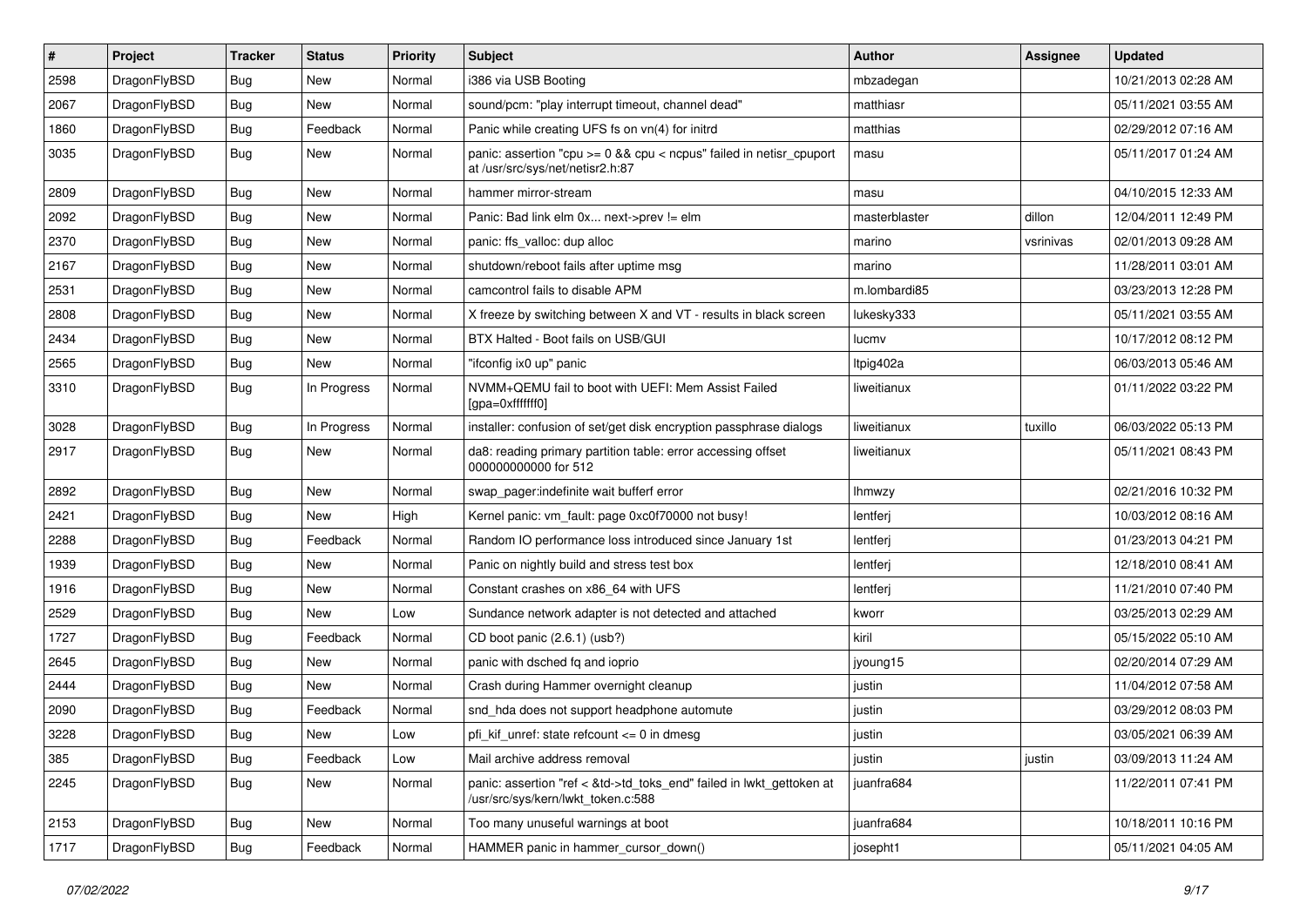| #    | Project      | <b>Tracker</b> | <b>Status</b> | <b>Priority</b> | Subject                                                                                    | <b>Author</b>   | Assignee  | <b>Updated</b>      |
|------|--------------|----------------|---------------|-----------------|--------------------------------------------------------------------------------------------|-----------------|-----------|---------------------|
| 2568 | DragonFlyBSD | Bug            | New           | Normal          | AHCI panic                                                                                 | josepht         |           | 06/07/2013 05:52 PM |
| 2013 | DragonFlyBSD | Bug            | In Progress   | Normal          | oversized DMA request loop                                                                 | josepht         |           | 05/11/2021 04:06 AM |
| 1745 | DragonFlyBSD | Bug            | Feedback      | Normal          | kmalloc panic                                                                              | josepht         |           | 05/11/2021 04:05 AM |
| 1330 | DragonFlyBSD | Bug            | Feedback      | Normal          | Hammer, usb disk, SYNCHRONIZE CACHE failure                                                | josepht         |           | 06/02/2014 04:56 AM |
| 2712 | DragonFlyBSD | Bug            | New           | Normal          | connect(2) returns EINVAL when retrying after ECONNREFUSED                                 | jorisgio        |           | 08/14/2014 05:31 PM |
| 2391 | DragonFlyBSD | Bug            | In Progress   | Normal          | System lock with ahci and acpi enabled on ATI RS690 chipset with<br>SMB600 sata controller | jorisgio        | vadaszi   | 06/03/2015 03:51 PM |
| 2890 | DragonFlyBSD | Bug            | <b>New</b>    | Normal          | not able to boot usb installer on Toshiba Chromebook 2                                     | johnnywhishbone |           | 02/22/2016 03:42 AM |
| 3089 | DragonFlyBSD | Bug            | In Progress   | Normal          | vtnet(4) - disable TCP checksum offload by default                                         | jlane           | vadaszi   | 05/11/2021 04:14 AM |
| 2731 | DragonFlyBSD | Bug            | In Progress   | Normal          | Screen full of random colors when starting Xorg with Intel Haswell<br>HD Graphics P4600    | ikatzmaier      |           | 11/12/2014 04:08 PM |
| 2369 | DragonFlyBSD | Bug            | <b>New</b>    | Normal          | panic: Bad link elm 0xffffffe07edf6068 next->prev != elm                                   | jaydg           |           | 08/15/2012 03:04 AM |
| 2353 | DragonFlyBSD | Bug            | In Progress   | Normal          | panic: assertion "gd->gd_spinlocks_wr == 0" failed in<br>bsd4_schedulerclock               | jaydg           | alexh     | 11/28/2012 01:57 AM |
| 2308 | DragonFlyBSD | Bug            | New           | Normal          | System freeze when unloading snd_hda                                                       | jaydg           |           | 02/19/2012 07:15 AM |
| 3134 | DragonFlyBSD | Bug            | New           | Normal          | RFC 3021 (/31 networks) appear to be unsupported                                           | jailbird        |           | 05/16/2018 11:03 PM |
| 2825 | DragonFlyBSD | Bug            | New           | High            | 3x dhclient = hanging system (objcache exhausted)                                          | jaccovonb       | sepherosa | 05/11/2021 03:55 AM |
| 2746 | DragonFlyBSD | Bug            | New           | Normal          | some fraction of xterms started from the xmonad window manager<br>get killed with SIGALRM  | isenmann        | profmakx  | 12/28/2014 02:51 AM |
| 2604 | DragonFlyBSD | Bug            | New           | Normal          | dell laptop does not boot with LATEST                                                      | isenmann        |           | 11/20/2013 02:07 AM |
| 3029 | DragonFlyBSD | Bug            | <b>New</b>    | Normal          | Running DflyBSD 4.8 on FreeBSD bhyve as a guest                                            | iron            |           | 05/13/2022 04:33 AM |
| 3189 | DragonFlyBSD | <b>Bug</b>     | New           | Normal          | Allow DragonFly Mail Agent to accept an alternate config via<br>command line switch        | iang            |           | 08/16/2021 12:42 AM |
| 2125 | DragonFlyBSD | <b>Bug</b>     | New           | Normal          | Weird garbage in dmesg                                                                     | herrgard        |           | 08/30/2011 08:04 PM |
| 2045 | DragonFlyBSD | <b>Bug</b>     | New           | Normal          | ral(4): Fatal trap 12: page fault while in kernel mode (two panics)                        | herrgard        |           | 11/03/2011 05:34 PM |
| 2680 | DragonFlyBSD | <b>Bug</b>     | New           | Low             | boot0cfg update makes box unbootable                                                       | herrgard        |           | 06/10/2014 06:02 AM |
| 1982 | DragonFlyBSD | <b>Bug</b>     | New           | Low             | There is no linuxulator on x86-64                                                          | herrgard        |           | 05/31/2022 02:25 PM |
| 884  | DragonFlyBSD | <b>Bug</b>     | In Progress   | High            | Performance/memory problems under filesystem IO load                                       | hasso           |           | 05/11/2021 03:50 AM |
| 1563 | DragonFlyBSD | <b>Bug</b>     | Feedback      | Normal          | reset(1) doesn't reset terminal to the defaults                                            | hasso           |           | 03/10/2013 04:17 AM |
| 1525 | DragonFlyBSD | <b>Bug</b>     | New           | Normal          | boehm-gc problems                                                                          | hasso           |           | 10/13/2012 07:13 PM |
| 1502 | DragonFlyBSD | <b>Bug</b>     | In Progress   | Normal          | Lock while deleting files from nohistory HAMMER directories                                | hasso           |           | 03/10/2013 04:28 AM |
| 1486 | DragonFlyBSD | <b>Bug</b>     | Feedback      | Normal          | Interrupt storm related to SATA DVD device                                                 | hasso           |           | 05/11/2021 04:01 AM |
| 1430 | DragonFlyBSD | <b>Bug</b>     | New           | Normal          | Buggy w(1)?                                                                                | hasso           | alexh     | 11/24/2010 08:09 AM |
| 1411 | DragonFlyBSD | <b>Bug</b>     | Feedback      | Normal          | Burning doesn't work with ahci(4)                                                          | hasso           | dillon    | 05/11/2021 04:00 AM |
| 1532 | DragonFlyBSD | <b>Bug</b>     | New           | Low             | jemalloc doesn't work on DragonFly                                                         | hasso           | sjg       | 08/02/2011 01:14 AM |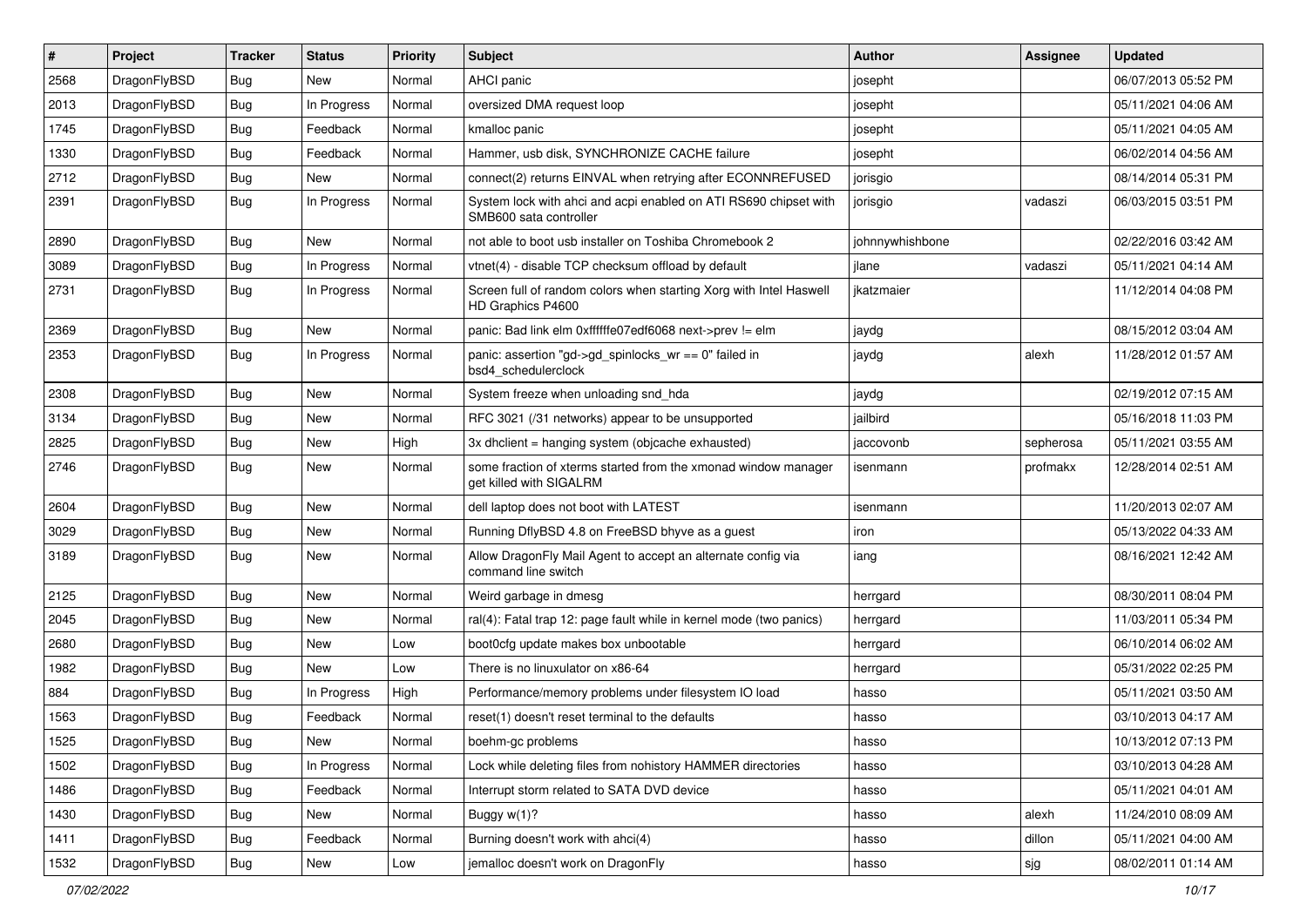| $\sharp$ | Project      | <b>Tracker</b> | <b>Status</b> | <b>Priority</b> | Subject                                                                                                    | <b>Author</b> | Assignee  | <b>Updated</b>      |
|----------|--------------|----------------|---------------|-----------------|------------------------------------------------------------------------------------------------------------|---------------|-----------|---------------------|
| 1428     | DragonFlyBSD | <b>Bug</b>     | Feedback      | Low             | POSIX.1e implementation is too old                                                                         | hasso         | tuxillo   | 05/11/2021 04:00 AM |
| 1313     | DragonFlyBSD | <b>Bug</b>     | New           | Low             | Signal code in kernel needs major overhaul (signal queues,<br>si code, si addr)                            | hasso         |           | 05/11/2021 04:00 AM |
| 2094     | DragonFlyBSD | <b>Bug</b>     | <b>New</b>    | Normal          | Segfault when gdb printing backtrace from core dump                                                        | greenrd       |           | 06/25/2011 04:14 PM |
| 2095     | DragonFlyBSD | <b>Bug</b>     | New           | Low             | Running installer post-install: Unsupported DFUI transport "                                               | greenrd       |           | 06/26/2011 09:20 AM |
| 3165     | DragonFlyBSD | <b>Bug</b>     | <b>New</b>    | Normal          | Looping at boot time                                                                                       | gop           |           | 12/28/2018 01:04 PM |
| 2577     | DragonFlyBSD | <b>Bug</b>     | <b>New</b>    | Normal          | virtio-blk iops performance is cpu limited on high end devices                                             | gjs278        | vsrinivas | 08/01/2013 02:28 PM |
| 2819     | DragonFlyBSD | <b>Bug</b>     | In Progress   | Normal          | Random micro system freezes after a week of uptime                                                         | ftigeot       | dillon    | 08/16/2015 08:46 PM |
| 2803     | DragonFlyBSD | <b>Bug</b>     | New           | Normal          | HAMMER: Warning: UNDO area too small!                                                                      | ftigeot       |           | 03/11/2015 03:42 PM |
| 2674     | DragonFlyBSD | Bug            | <b>New</b>    | Normal          | <b>GPT Support</b>                                                                                         | ftigeot       |           | 12/28/2015 02:54 PM |
| 2619     | DragonFlyBSD | <b>Bug</b>     | New           | Normal          | DragonFly 3.6 can't be installed on a 6TB volume                                                           | ftigeot       |           | 02/23/2014 11:55 PM |
| 2535     | DragonFlyBSD | <b>Bug</b>     | <b>New</b>    | Normal          | Imap processes apparentlt blocked on disk I/O                                                              | ftigeot       |           | 04/02/2013 09:31 AM |
| 2416     | DragonFlyBSD | <b>Bug</b>     | <b>New</b>    | Normal          | ".' entry can be removed on mounted nfs filesystem                                                         | ftigeot       | tuxillo   | 06/03/2014 04:40 AM |
| 2051     | DragonFlyBSD | <b>Bug</b>     | New           | Normal          | No ipv6 lan route entry created on 2.10                                                                    | ftigeot       |           | 04/21/2011 10:37 AM |
| 2037     | DragonFlyBSD | Bug            | Feedback      | Normal          | Panic Bad link elm while building packages                                                                 | ftigeot       | dillon    | 04/21/2011 07:20 AM |
| 1923     | DragonFlyBSD | <b>Bug</b>     | New           | Normal          | Abysmal NFS performance with IPv6                                                                          | ftigeot       |           | 12/05/2010 09:34 PM |
| 1826     | DragonFlyBSD | <b>Bug</b>     | <b>New</b>    | Normal          | panic during boot: assertion so->so_port  in tcp_input                                                     | ftigeot       |           | 05/15/2022 11:05 AM |
| 1818     | DragonFlyBSD | <b>Bug</b>     | New           | Normal          | panic: Bad tailq NEXT (kqueue issue ?)                                                                     | ftigeot       |           | 05/15/2022 11:40 AM |
| 1593     | DragonFlyBSD | <b>Bug</b>     | Feedback      | Normal          | panic: assertion: ccb == ap->ap_err_ccb in ahci_put_err_ccb                                                | ftigeot       | ftigeot   | 05/15/2022 05:09 AM |
| 2403     | DragonFlyBSD | <b>Bug</b>     | New           | Low             | newfs -E doesn't handle /dev/serno device names properly                                                   | ftigeot       |           | 08/17/2012 05:07 AM |
| 1899     | DragonFlyBSD | <b>Bug</b>     | <b>New</b>    | Normal          | Keyboard doesn't work                                                                                      | fransm        |           | 05/15/2022 03:32 PM |
| 846      | DragonFlyBSD | <b>Bug</b>     | Feedback      | Normal          | USB bugs:usb mouse can't used!                                                                             | frankning     |           | 01/15/2015 08:36 AM |
| 1672     | DragonFlyBSD | <b>Bug</b>     | Feedback      | Normal          | panic (trap 12) around btree_search() in 2.4.1-RELEASE                                                     | floid         |           | 01/19/2015 03:36 AM |
| 979      | DragonFlyBSD | <b>Bug</b>     | Feedback      | Normal          | Failure-prone USB mass storage (SB600? msdosfs? CAM?)                                                      | floid         |           | 01/15/2015 08:38 AM |
| 2657     | DragonFlyBSD | Bug            | New           | High            | Needs acl to migrate our servers                                                                           | ferney        |           | 03/31/2014 11:37 AM |
| 2569     | DragonFlyBSD | <b>Bug</b>     | <b>New</b>    | Normal          | ctime NFS                                                                                                  | ferney        |           | 08/11/2013 04:35 AM |
| 2075     | DragonFlyBSD | <b>Bug</b>     | <b>New</b>    | Normal          | pflogd on x86_64                                                                                           | fanch         |           | 05/16/2011 04:04 PM |
| 2544     | DragonFlyBSD | <b>Bug</b>     | New           | Normal          | live DVD system boot (menu option 1) caused db> prompt on<br>PE1950                                        | estrabd       |           | 05/11/2021 03:54 AM |
| 1831     | DragonFlyBSD | Bug            | Feedback      | High            | HAMMER "malloc limit exceeded" panic                                                                       | eocallaghan   | dillon    | 06/04/2022 04:38 AM |
| 2254     | DragonFlyBSD | Bug            | New           | Normal          | panic: assertion "ref < &td->td_toks_end" failed in lwkt_gettoken at<br>/usr/src/sys/kern/lwkt_token.c:588 | eocallaghan   |           | 12/05/2011 10:21 PM |
| 2164     | DragonFlyBSD | <b>Bug</b>     | New           | Normal          | panic on reboot from usb.                                                                                  | eocallaghan   |           | 10/27/2011 09:29 AM |
| 2161     | DragonFlyBSD | <b>Bug</b>     | New           | Normal          | Outdated xorg.conf file gets installed into etc and screws up mouse                                        | eocallaghan   |           | 10/27/2011 01:51 PM |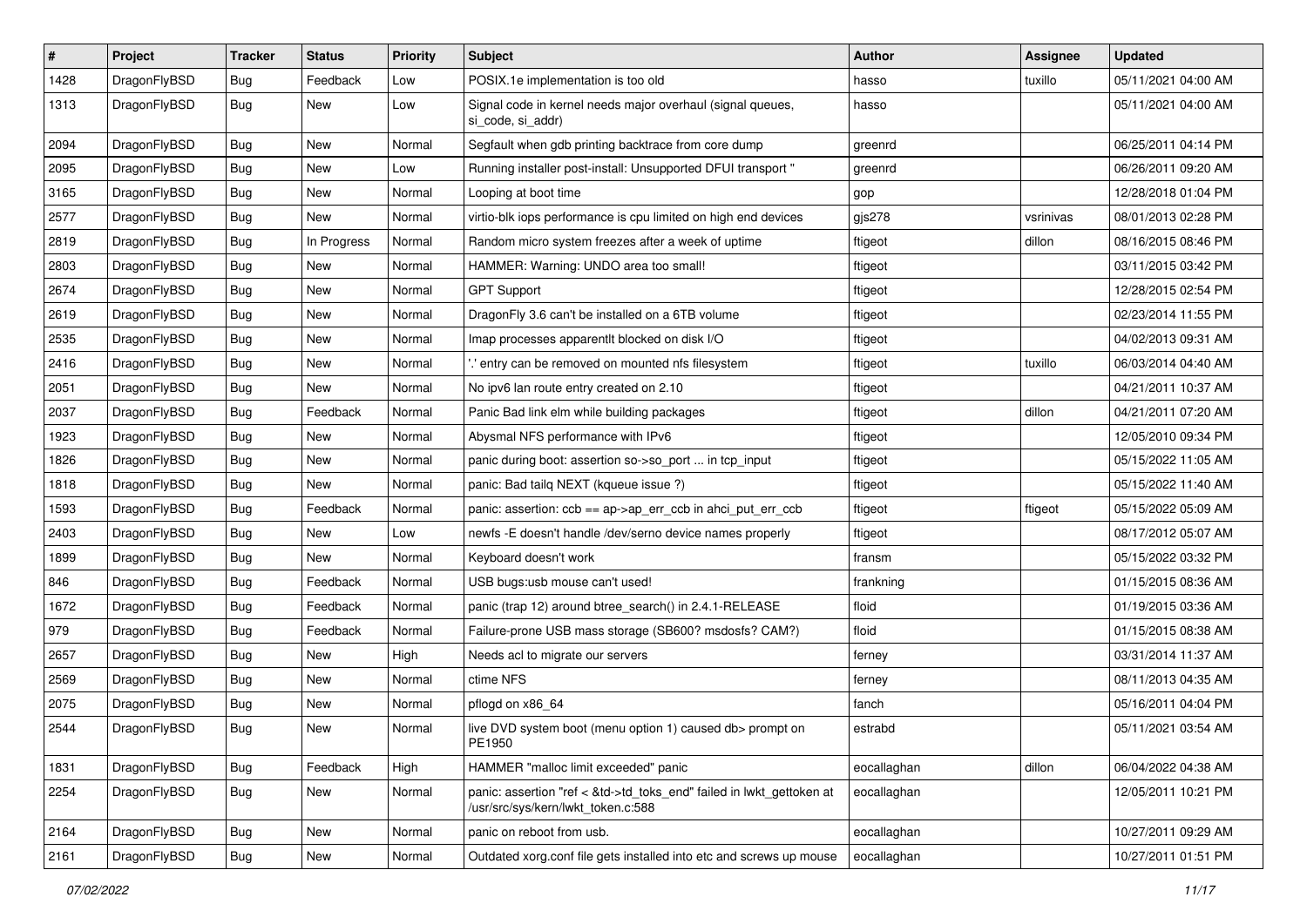| $\pmb{\#}$ | Project      | <b>Tracker</b> | <b>Status</b> | <b>Priority</b> | Subject                                                                                                                                                   | <b>Author</b> | Assignee | <b>Updated</b>      |
|------------|--------------|----------------|---------------|-----------------|-----------------------------------------------------------------------------------------------------------------------------------------------------------|---------------|----------|---------------------|
| 2158       | DragonFlyBSD | Bug            | New           | Normal          | iwn panics with assertion on boot.                                                                                                                        | eocallaghan   |          | 10/24/2011 04:13 PM |
| 1592       | DragonFlyBSD | Bug            | Feedback      | Normal          | AcpiOSUnmapMemory: Warning, deallocation did not track<br>allocation.                                                                                     | eocallaghan   |          | 06/02/2014 07:45 AM |
| 1591       | DragonFlyBSD | Bug            | Feedback      | Normal          | Lenovo X301 hangs with AHCI Driver CMD TIMEOUT<br>STS=d0 <bsy></bsy>                                                                                      | eocallaghan   |          | 05/11/2021 04:05 AM |
| 1947       | DragonFlyBSD | Bug            | New           | Low             | GA-880GM-UD2H (rev. 1.3) AHCI fails to detect disks at the end of<br>the RAID controller                                                                  | eocallaghan   |          | 11/27/2021 08:46 AM |
| 1877       | DragonFlyBSD | <b>Bug</b>     | New           | Normal          | Freeze during 1st hammer cleanup after new install                                                                                                        | elekktretterr |          | 05/15/2022 11:43 AM |
| 1669       | DragonFlyBSD | <b>Bug</b>     | In Progress   | Normal          | Drive wont open using button                                                                                                                              | elekktretterr |          | 02/29/2012 12:05 PM |
| 1668       | DragonFlyBSD | Bug            | Feedback      | Normal          | Power button not working                                                                                                                                  | elekktretterr |          | 03/10/2013 06:22 AM |
| 1634       | DragonFlyBSD | <b>Bug</b>     | New           | Normal          | panic: spin lock: 0xe4ad1320, indefinitive wait!                                                                                                          | elekktretterr |          | 01/19/2015 03:21 AM |
| 1613       | DragonFlyBSD | Bug            | Feedback      | Normal          | USB Keyboard not working on master                                                                                                                        | elekktretterr |          | 05/11/2021 04:05 AM |
| 1463       | DragonFlyBSD | <b>Bug</b>     | <b>New</b>    | Normal          | Mountroot before drives are initialized                                                                                                                   | elekktretterr |          | 12/07/2010 01:30 PM |
| 1456       | DragonFlyBSD | <b>Bug</b>     | Feedback      | Normal          | Microsoft wireless desktop problems                                                                                                                       | elekktretterr |          | 01/15/2015 08:34 AM |
| 1454       | DragonFlyBSD | Bug            | Feedback      | Normal          | Unable to boot from external USB DVD drive                                                                                                                | elekktretterr |          | 05/11/2021 04:01 AM |
| 1194       | DragonFlyBSD | <b>Bug</b>     | New           | Normal          | SCSI errors while trying to copy photos from my camera                                                                                                    | elekktretterr |          | 01/14/2015 04:39 PM |
| 1181       | DragonFlyBSD | Bug            | In Progress   | Normal          | ACX111 panic                                                                                                                                              | elekktretterr |          | 05/11/2021 04:00 AM |
| 3117       | DragonFlyBSD | Bug            | <b>New</b>    | Normal          | Problem with colours if "intel" video-driver used                                                                                                         | dpostolov     |          | 01/07/2018 11:35 PM |
| 3116       | DragonFlyBSD | Bug            | New           | Normal          | da0 detects on very big volume if to _remove_ usb install stick and<br>reboot on Intel NUC5PPYH                                                           | dpostolov     |          | 01/07/2018 09:40 PM |
| 1774       | DragonFlyBSD | Bug            | New           | Normal          | New IP header cleanup branch available for testing                                                                                                        | dillon        |          | 05/15/2022 10:59 AM |
| 1448       | DragonFlyBSD | Bug            | Feedback      | Normal          | panic: assertion: _tp->tt_msg->tt_cpuid == mycpuid in<br>tcp_callout_active tcp_output tcp_usr_send netmsg_pru_send<br>netmsg service tcpmsg service loop | dillon        |          | 05/11/2021 04:00 AM |
| 1429       | DragonFlyBSD | Bug            | Feedback      | Normal          | vkernel bug - "mfree: m->m_nextpkt != NULL"                                                                                                               | dillon        |          | 05/11/2021 04:00 AM |
| 1336       | DragonFlyBSD | Bug            | In Progress   | Normal          | Still looking for reports of missed directory entries w/ HAMMER                                                                                           | dillon        |          | 05/11/2021 04:00 AM |
| 2708       | DragonFlyBSD | <b>Bug</b>     | New           | Normal          | unable to send TCP nor UDP on age(4) interface                                                                                                            | dermiste      |          | 05/11/2021 03:54 AM |
| 3076       | DragonFlyBSD | Bug            | <b>New</b>    | Normal          | sys/dev/netif/ig_hal/e1000_ich8lan.c:1594: sanity checking mixup ?                                                                                        | dcb           |          | 10/11/2017 01:58 AM |
| 3025       | DragonFlyBSD | <b>Bug</b>     | New           | Normal          | sys/dev/powermng/powernow/powernow.c:284: bad comparison?                                                                                                 | dcb           |          | 09/23/2017 07:45 AM |
| 3022       | DragonFlyBSD | Bug            | New           | Normal          | sys/dev/netif/ath/ath/if ath.c:2142: strange bitmask?                                                                                                     | dcb           |          | 04/11/2017 11:49 AM |
| 3021       | DragonFlyBSD | Bug            | In Progress   | Normal          | sys/dev/drm/i915/i915_gem_stolen.c:115]: (error) Signed integer<br>overflow for expression '65535<<20'                                                    | dcb           |          | 04/11/2017 12:46 PM |
| 3018       | DragonFlyBSD | Bug            | New           | Normal          | sys/bus/u4b/wlan/if_run.c:5464]: (style) Redundant condition                                                                                              | dcb           |          | 04/11/2017 11:26 AM |
| 3011       | DragonFlyBSD | Bug            | In Progress   | Normal          | dragonfly/sys/dev/netif/re/re.c: suspicious code?                                                                                                         | dcb           |          | 07/29/2017 01:26 AM |
| 3024       | DragonFlyBSD | <b>Bug</b>     | New           | Low             | sys/dev/netif/wi/if_wi.c:1090]: (style) Redundant condition                                                                                               | dcb           |          | 04/11/2017 11:56 AM |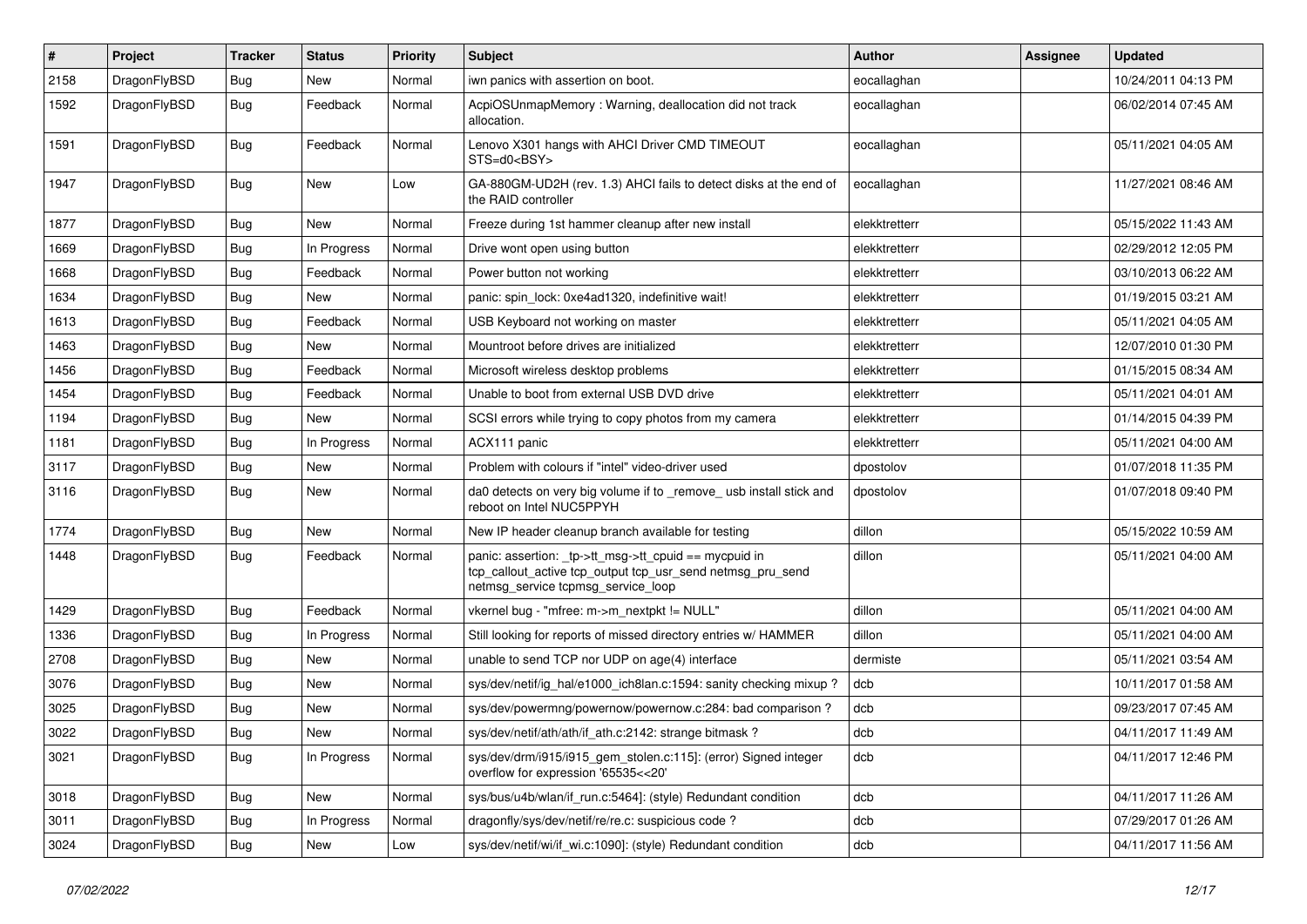| #    | Project      | <b>Tracker</b> | <b>Status</b> | <b>Priority</b> | Subject                                                                                          | <b>Author</b> | <b>Assignee</b> | Updated             |
|------|--------------|----------------|---------------|-----------------|--------------------------------------------------------------------------------------------------|---------------|-----------------|---------------------|
| 2994 | DragonFlyBSD | <b>Bug</b>     | <b>New</b>    | Normal          | Intermittent boot hangs after git: hammer - HAMMER Version 7                                     | davshao       |                 | 03/30/2017 02:06 PM |
| 2835 | DragonFlyBSD | <b>Bug</b>     | New           | Normal          | /usr/include/c++/5.0/bits/c++locale.h likes<br>POSIX_C_SOURCE>=200809                            | davshao       |                 | 11/18/2015 03:40 AM |
| 2688 | DragonFlyBSD | Bug            | New           | Normal          | 67613368bdda7 Fix wrong checks for U4B presence Asrock Z77M<br>difficulty detecting USB keyboard | davshao       |                 | 06/28/2014 07:08 PM |
| 2652 | DragonFlyBSD | Bug            | New           | Normal          | 189a0ff3761b47  ix: Implement MSI-X support locks up Lenovo<br>S10 Intel Atom n270               | davshao       |                 | 05/14/2014 01:55 AM |
| 2414 | DragonFlyBSD | Bug            | In Progress   | Normal          | Lenovo S10 acpi freeze (not new)                                                                 | davshao       |                 | 05/11/2021 04:13 AM |
| 3243 | DragonFlyBSD | <b>Bug</b>     | New           | Normal          | SMART status not reported properly for SSD disks                                                 | daftaupe      |                 | 09/09/2020 11:03 PM |
| 2687 | DragonFlyBSD | Bug            | New           | Normal          | natacontrol software RAID in installer                                                           | csmelosky     |                 | 06/22/2014 12:03 PM |
| 1198 | DragonFlyBSD | <b>Bug</b>     | New           | High            | DDB loops panic in db read bytes                                                                 | corecode      | tuxillo         | 05/11/2021 03:51 AM |
| 1587 | DragonFlyBSD | <b>Bug</b>     | Feedback      | Normal          | can't gdb across fork                                                                            | corecode      | tuxillo         | 05/11/2021 03:54 AM |
| 1584 | DragonFlyBSD | Bug            | In Progress   | Normal          | can't use ssh from jail: debug1: read passphrase: can't open<br>/dev/tty: Device busy            | corecode      | tuxillo         | 05/11/2021 03:53 AM |
| 1583 | DragonFlyBSD | Bug            | In Progress   | Normal          | panic: assertion: cursor->trans->sync_lock_refs > 0 in<br>hammer recover cursor                  | corecode      | tuxillo         | 05/11/2021 03:53 AM |
| 1556 | DragonFlyBSD | Bug            | New           | Normal          | many processes stuck in "hmrrcm", system unusable                                                | corecode      | tuxillo         | 05/11/2021 03:52 AM |
| 1547 | DragonFlyBSD | Bug            | In Progress   | Normal          | disklabel64 automatic sizing                                                                     | corecode      | tuxillo         | 05/11/2021 03:52 AM |
| 1528 | DragonFlyBSD | <b>Bug</b>     | In Progress   | Normal          | ktrace does not show proper return values for pipe(2)                                            | corecode      | tuxillo         | 05/11/2021 03:52 AM |
| 1475 | DragonFlyBSD | <b>Bug</b>     | In Progress   | Normal          | kernel blocks with low memory and syscons setting a high res mode<br>/ scrollback                | corecode      | tuxillo         | 05/11/2021 03:52 AM |
| 1474 | DragonFlyBSD | Bug            | New           | Normal          | ithread 1 unexpectedly rescheduled                                                               | corecode      | tuxillo         | 05/11/2021 03:52 AM |
| 1469 | DragonFlyBSD | <b>Bug</b>     | In Progress   | Normal          | Hammer history security concern                                                                  | corecode      | tuxillo         | 05/11/2021 03:52 AM |
| 1442 | DragonFlyBSD | Bug            | <b>New</b>    | Normal          | blocking SIGSEGV and triggering a segment violation produces an<br>all CPU consuming process     | corecode      | tuxillo         | 05/11/2021 03:52 AM |
| 1440 | DragonFlyBSD | Bug            | New           | Normal          | ptrace/gdb doesn't work after process blocks SIGTRAP                                             | corecode      | tuxillo         | 05/11/2021 03:52 AM |
| 1307 | DragonFlyBSD | Bug            | In Progress   | Normal          | hammer tid -2 shows unexpected result                                                            | corecode      |                 | 10/18/2016 05:29 PM |
| 1287 | DragonFlyBSD | Bug            | Feedback      | Normal          | altq configuration doesn't work                                                                  | corecode      | tuxillo         | 05/11/2021 03:51 AM |
| 1030 | DragonFlyBSD | Bug            | In Progress   | Normal          | msdosfs umount panic                                                                             | corecode      | tuxillo         | 05/11/2021 03:51 AM |
| 911  | DragonFlyBSD | Bug            | Feedback      | Normal          | kldload/kernel linker can exceed malloc reserve and panic system                                 | corecode      | tuxillo         | 05/11/2021 03:51 AM |
| 901  | DragonFlyBSD | <b>Bug</b>     | Feedback      | Normal          | route show needs to get data from all cpus                                                       | corecode      | tuxillo         | 05/11/2021 03:50 AM |
| 847  | DragonFlyBSD | <b>Bug</b>     | Feedback      | Normal          | processes getting stuck on mount point                                                           | corecode      | tuxillo         | 05/11/2021 03:50 AM |
| 781  | DragonFlyBSD | <b>Bug</b>     | In Progress   | Normal          | fdisk uses wrong geometry on usb flash drives                                                    | corecode      | tuxillo         | 05/11/2021 03:50 AM |
| 742  | DragonFlyBSD | <b>Bug</b>     | In Progress   | Normal          | umount problems with multiple mounts                                                             | corecode      | tuxillo         | 06/25/2022 04:02 AM |
| 731  | DragonFlyBSD | <b>Bug</b>     | New           | Normal          | system freeze on "slice too large"                                                               | corecode      | tuxillo         | 06/25/2022 04:01 AM |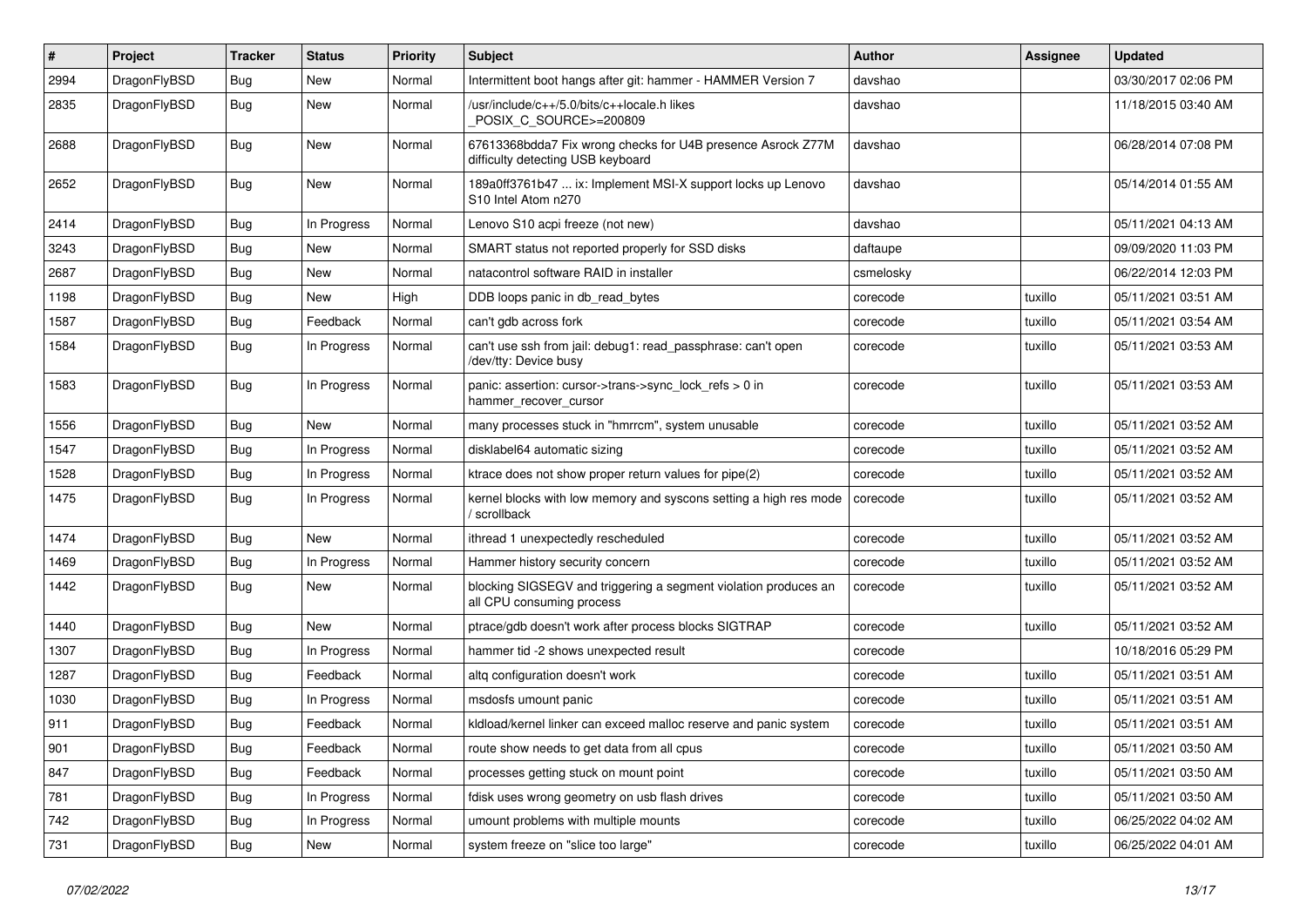| $\sharp$ | Project      | <b>Tracker</b> | <b>Status</b> | <b>Priority</b> | Subject                                                                                                       | <b>Author</b>      | Assignee | <b>Updated</b>      |
|----------|--------------|----------------|---------------|-----------------|---------------------------------------------------------------------------------------------------------------|--------------------|----------|---------------------|
| 341      | DragonFlyBSD | Bug            | New           | Normal          | Vinum erroneously repors devices as busy                                                                      | corecode           | swildner | 01/21/2012 04:50 AM |
| 1538     | DragonFlyBSD | Bug            | New           | Low             | mountroot should probe file systems                                                                           | corecode           | alexh    | 11/24/2010 06:35 PM |
| 1481     | DragonFlyBSD | <b>Bug</b>     | Feedback      | Normal          | panic: assertion: kva_p(buf) in soopt_from_kbuf (after ipfw pipe<br>show, 2.2.1-R)                            | combiner           |          | 05/11/2021 04:01 AM |
| 2735     | DragonFlyBSD | Bug            | <b>New</b>    | Urgent          | iwn panics SYSSASSERT                                                                                         | cnb                |          | 05/11/2021 03:55 AM |
| 2736     | DragonFlyBSD | Bug            | New           | High            | kernel panics on acpi_timer_probe function                                                                    | cnb                |          | 05/11/2021 03:55 AM |
| 3280     | DragonFlyBSD | Bug            | New           | Normal          | KMS console and i915(4) not working in 6.0                                                                    | cmusser            |          | 07/10/2021 03:35 AM |
| 3139     | DragonFlyBSD | <b>Bug</b>     | New           | Normal          | USB Mouse Does Not Work in DragonflyBSD guest on VirtualBox                                                   | chiguy1256         |          | 06/24/2018 10:14 PM |
| 2859     | DragonFlyBSD | <b>Bug</b>     | New           | Low             | Installer configuration menu always highlights "Select timezone", no<br>matter which step was last completed. | cgag               |          | 12/02/2015 01:54 PM |
| 2858     | DragonFlyBSD | Bug            | <b>New</b>    | Low             | Installer "Local or UTC" question should have "No" selected by<br>default.                                    | cgag               |          | 12/02/2015 01:18 PM |
| 3143     | DragonFlyBSD | Bug            | <b>New</b>    | Normal          | assertion "0" failed in hammer2_inode_xop_chain_sync                                                          | cbin               |          | 07/18/2018 12:50 PM |
| 1618     | DragonFlyBSD | <b>Bug</b>     | Feedback      | Normal          | collision for 'struct pmap' when using RPC and <sys user.h=""></sys>                                          | carenas            |          | 05/11/2021 04:05 AM |
| 2319     | DragonFlyBSD | <b>Bug</b>     | New           | Normal          | crypt/passwd forward compat                                                                                   | c.turner1          |          | 02/28/2012 12:39 PM |
| 2265     | DragonFlyBSD | <b>Bug</b>     | New           | Normal          | mbsrtowcs does not properly handle invalid mbstate t in ps                                                    | c.turner1          | swildner | 01/10/2012 07:56 PM |
| 725      | DragonFlyBSD | <b>Bug</b>     | In Progress   | Low             | 'make distribution' fails w/'ro' /usr/obj                                                                     | c.turner           |          | 03/09/2013 01:01 PM |
| 2115     | DragonFlyBSD | Bug            | New           | Normal          | [msk] system freeze after receive some paquet                                                                 | bsdsx              |          | 08/22/2011 10:22 AM |
| 1521     | DragonFlyBSD | <b>Bug</b>     | Feedback      | Normal          | amd64 2.4 livecd won't mount root at boot                                                                     | bolapara           |          | 01/28/2018 03:45 AM |
| 1594     | DragonFlyBSD | <b>Bug</b>     | <b>New</b>    | Normal          | Kernel panic during boot from Live CD on Dell E6400                                                           | bodie              |          | 05/11/2021 03:54 AM |
| 3110     | DragonFlyBSD | <b>Bug</b>     | New           | Normal          | crash with ipfw3 under load                                                                                   | bnegre82           |          | 12/09/2017 06:22 AM |
| 3101     | DragonFlyBSD | <b>Bug</b>     | <b>New</b>    | Low             | PFI CGI install not working in dragonflybsd 5.0.1 USB install                                                 | bnegre82           |          | 05/11/2021 04:14 AM |
| 1882     | DragonFlyBSD | Bug            | <b>New</b>    | Low             | Idea for handling new USB vendor/device codes                                                                 | bmk                |          | 10/20/2010 12:15 PM |
| 3284     | DragonFlyBSD | Bug            | <b>New</b>    | Normal          | Wrong towlower() result for U+038A                                                                            | bhaible            |          | 07/10/2021 03:34 AM |
| 3283     | DragonFlyBSD | <b>Bug</b>     | New           | Normal          | mknodat() cannot create FIFOs                                                                                 | bhaible            |          | 07/10/2021 03:34 AM |
| 3282     | DragonFlyBSD | Bug            | <b>New</b>    | Normal          | unexpected errno value from fopen()                                                                           | bhaible            |          | 07/10/2021 03:34 AM |
| 3281     | DragonFlyBSD | <b>Bug</b>     | New           | Normal          | Crash after leaving unattended for a while                                                                    | bhaible            |          | 07/10/2021 03:32 AM |
| 1718     | DragonFlyBSD | <b>Bug</b>     | Feedback      | Normal          | IDE disk drive not detected by x86_64 2.6.1 Live CD                                                           | bcox               |          | 11/27/2021 08:25 AM |
| 3132     | DragonFlyBSD | Bug            | <b>New</b>    | Low             | unifdef mined                                                                                                 | bcallah            |          | 04/26/2018 08:34 PM |
| 331      | DragonFlyBSD | <b>Bug</b>     | In Progress   | Normal          | ftpsesame (aka Bridging S01E03)                                                                               | bastyaelvtars      |          | 03/09/2013 12:28 PM |
| 2107     | DragonFlyBSD | <b>Bug</b>     | New           | Normal          | 2.10.1 sata dvd drive issue                                                                                   | ausppc             |          | 07/31/2011 08:41 PM |
| 1148     | DragonFlyBSD | Bug            | In Progress   | Low             | BCM4311 wireless network adapter detected but not functional                                                  | archimedes.gaviola |          | 05/11/2021 04:00 AM |
| 3278     | DragonFlyBSD | <b>Bug</b>     | New           | Normal          | Second screen image is distorted                                                                              | arcade@b1t.name    |          | 07/10/2021 03:36 AM |
| 3209     | DragonFlyBSD | <b>Bug</b>     | New           | Normal          | svc has some minor bugs                                                                                       | arcade@b1t.name    |          | 10/24/2019 09:08 AM |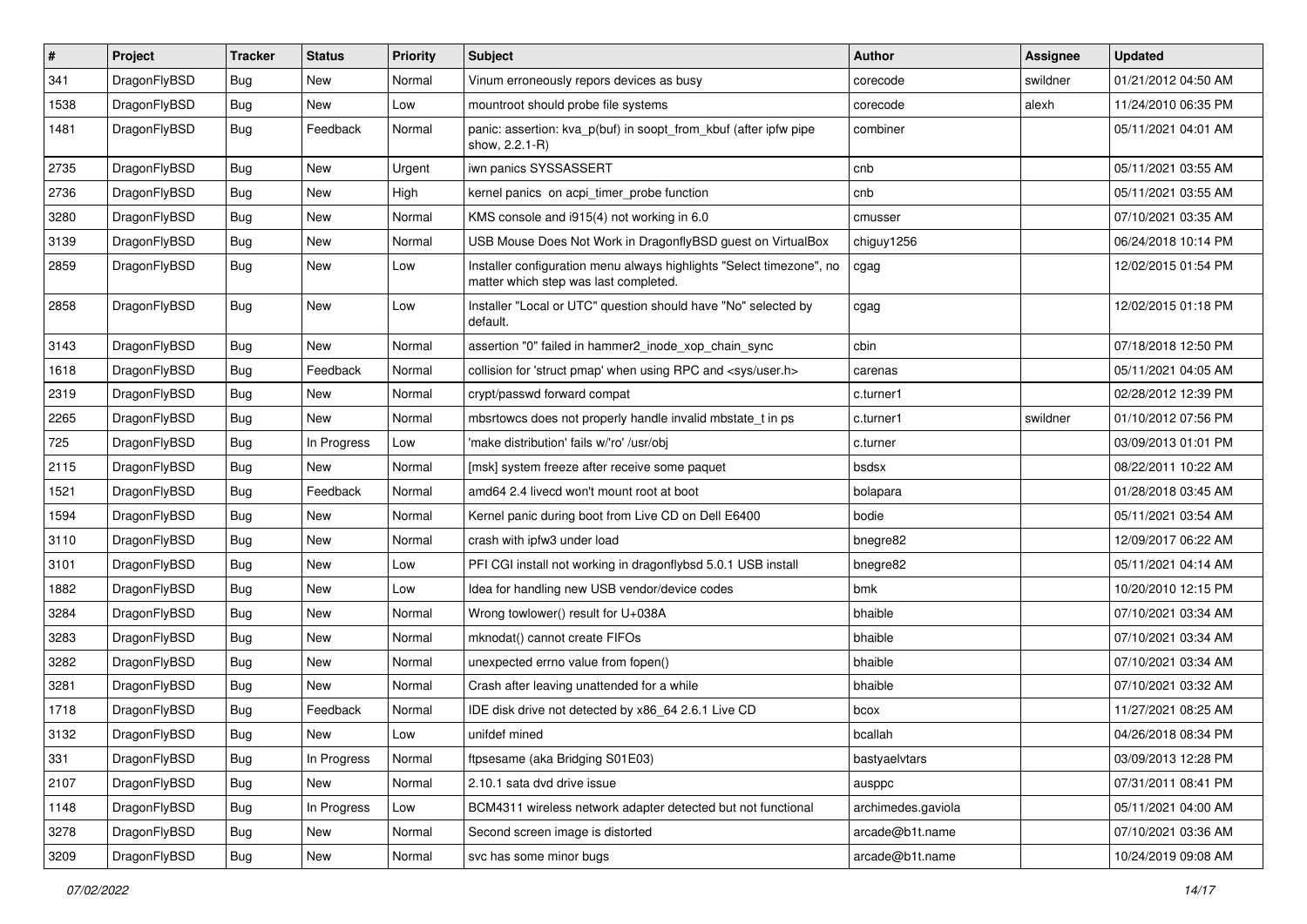| #    | Project      | <b>Tracker</b> | <b>Status</b> | <b>Priority</b> | Subject                                                                                                                      | <b>Author</b>      | <b>Assignee</b> | <b>Updated</b>      |
|------|--------------|----------------|---------------|-----------------|------------------------------------------------------------------------------------------------------------------------------|--------------------|-----------------|---------------------|
| 3311 | DragonFlyBSD | <b>Bug</b>     | <b>New</b>    | Low             | TrueCrypt support may cause kernel crash                                                                                     | arcade@b1t.name    |                 | 04/29/2022 06:19 AM |
| 2882 | DragonFlyBSD | <b>Bug</b>     | <b>New</b>    | Low             | bridge sends packets from individual interfaces                                                                              | arcade@b1t.name    |                 | 01/09/2016 12:43 PM |
| 2878 | DragonFlyBSD | <b>Bug</b>     | New           | Low             | [fix] CCVER problem when using clang and cpu extensions<br>(intrinsics)                                                      | arcade@b1t.name    |                 | 06/24/2016 04:25 AM |
| 2877 | DragonFlyBSD | <b>Bug</b>     | New           | Low             | sed fails when working with UTF-8 locale and non-UTF symbols                                                                 | arcade@b1t.name    |                 | 12/30/2015 11:20 AM |
| 2520 | DragonFlyBSD | <b>Bug</b>     | New           | Normal          | panic: assertion "IS_SERIALIZED((ifp->if_serializer))" failed in<br>if_default_serialize_assert at /usr/src/sys/net/if.c:437 | ano                |                 | 03/09/2013 12:14 AM |
| 2329 | DragonFlyBSD | <b>Bug</b>     | <b>New</b>    | Normal          | ibm x3550 & acpi                                                                                                             | ano                |                 | 06/03/2014 11:37 AM |
| 1921 | DragonFlyBSD | <b>Bug</b>     | In Progress   | Normal          | we miss mlockall                                                                                                             | alexh              | tuxillo         | 06/18/2022 04:08 AM |
| 1714 | DragonFlyBSD | <b>Bug</b>     | New           | Low             | hwpmc                                                                                                                        | alexh              | swildner        | 08/18/2012 02:03 PM |
| 1824 | DragonFlyBSD | <b>Bug</b>     | Feedback      | Normal          | kernel panic, x86, 2.7.3.859.ge5104                                                                                          | akirchhoff135014   |                 | 03/10/2013 07:49 AM |
| 2210 | DragonFlyBSD | <b>Bug</b>     | New           | Normal          | Bugtracker cannot assign default project for new users                                                                       | ahuete.devel       |                 | 11/17/2011 11:30 AM |
| 3301 | DragonFlyBSD | <b>Bug</b>     | New           | Normal          | Gkrellm from the packages is not showing logged in users in main<br>window, logged in users always $== 0$                    | adrian             |                 | 01/08/2022 04:24 AM |
| 3300 | DragonFlyBSD | <b>Bug</b>     | New           | Normal          | Running Xvnc from TigerVNC package through the INETD daemon<br>in TCP WAIT mode fails hard                                   | adrian             |                 | 01/08/2022 04:25 AM |
| 3299 | DragonFlyBSD | <b>Bug</b>     | In Progress   | Normal          | DragonFlyBSD reports utterly wrong uptime (most of the time, right<br>after booting in)                                      | adrian             |                 | 11/11/2021 01:43 PM |
| 2250 | DragonFlyBSD | <b>Bug</b>     | <b>New</b>    | Normal          | Kernel panic                                                                                                                 | adamk              |                 | 11/23/2018 01:10 AM |
| 1941 | DragonFlyBSD | <b>Bug</b>     | <b>New</b>    | Normal          | wlan config crash                                                                                                            | abandon.every.hope |                 | 12/24/2010 07:54 PM |
| 2852 | DragonFlyBSD | Bug            | New           | Normal          | Hammer File System - hangs on undo during system boot / mount -<br>will not recover on DragonFlyBSD newer than 3.6.0         | abale              |                 | 05/11/2021 04:07 AM |
| 3120 | DragonFlyBSD | <b>Bug</b>     | <b>New</b>    | Normal          | Intel AC 8260 firmware does not load                                                                                         | Vintodrimmer       |                 | 08/28/2018 03:30 AM |
| 3240 | DragonFlyBSD | <b>Bug</b>     | <b>New</b>    | High            | compile error because of openssl with /usr/dports/security/rhash for<br>mysql 8 install                                      | <b>UlasSAYGIN</b>  |                 | 06/04/2020 08:05 AM |
| 3219 | DragonFlyBSD | Bug            | New           | Normal          | x11/xorg port can not be build                                                                                               | <b>UlasSAYGIN</b>  |                 | 03/31/2020 08:57 AM |
| 2595 | DragonFlyBSD | Bug            | New           | Normal          | DragonFly 3.4.3 crashes on SUN Blade X6250 with Qlogic ISP 2432<br>FC card                                                   | Turvamies          |                 | 10/07/2013 11:53 AM |
| 2493 | DragonFlyBSD | Bug            | New           | Normal          | vidcontrol: invalid video mode name                                                                                          | Svarov             |                 | 01/24/2013 09:55 AM |
| 1246 | DragonFlyBSD | Bug            | New           | Normal          | bad resolution (monitor desync) with livedvd                                                                                 | Przem0l            |                 | 02/18/2014 06:29 AM |
| 2499 | DragonFlyBSD | <b>Bug</b>     | In Progress   | Urgent          | DRAGONFLY_3_2 lockd not responding correctly                                                                                 | Nerzhul            |                 | 01/22/2013 12:47 PM |
| 3006 | DragonFlyBSD | Bug            | New           | Normal          | boot0cfg: panic in kern udev.c in function udev dict set cstr when<br>installing in VirtualBox                               | MichiGreat         |                 | 04/01/2017 02:22 PM |
| 2453 | DragonFlyBSD | <b>Bug</b>     | <b>New</b>    | Normal          | panic: assertion "gd->gd_spinlocks == 0" failed                                                                              | Johannes.Hofmann   |                 | 11/12/2012 12:54 PM |
| 1850 | DragonFlyBSD | <b>Bug</b>     | New           | Normal          | volume-add on hammer root fs panic                                                                                           | Johannes.Hofmann   |                 | 04/18/2019 04:27 AM |
| 2620 | DragonFlyBSD | <b>Bug</b>     | New           | Normal          | moused problem                                                                                                               | FilippoMo          |                 | 12/20/2013 10:32 AM |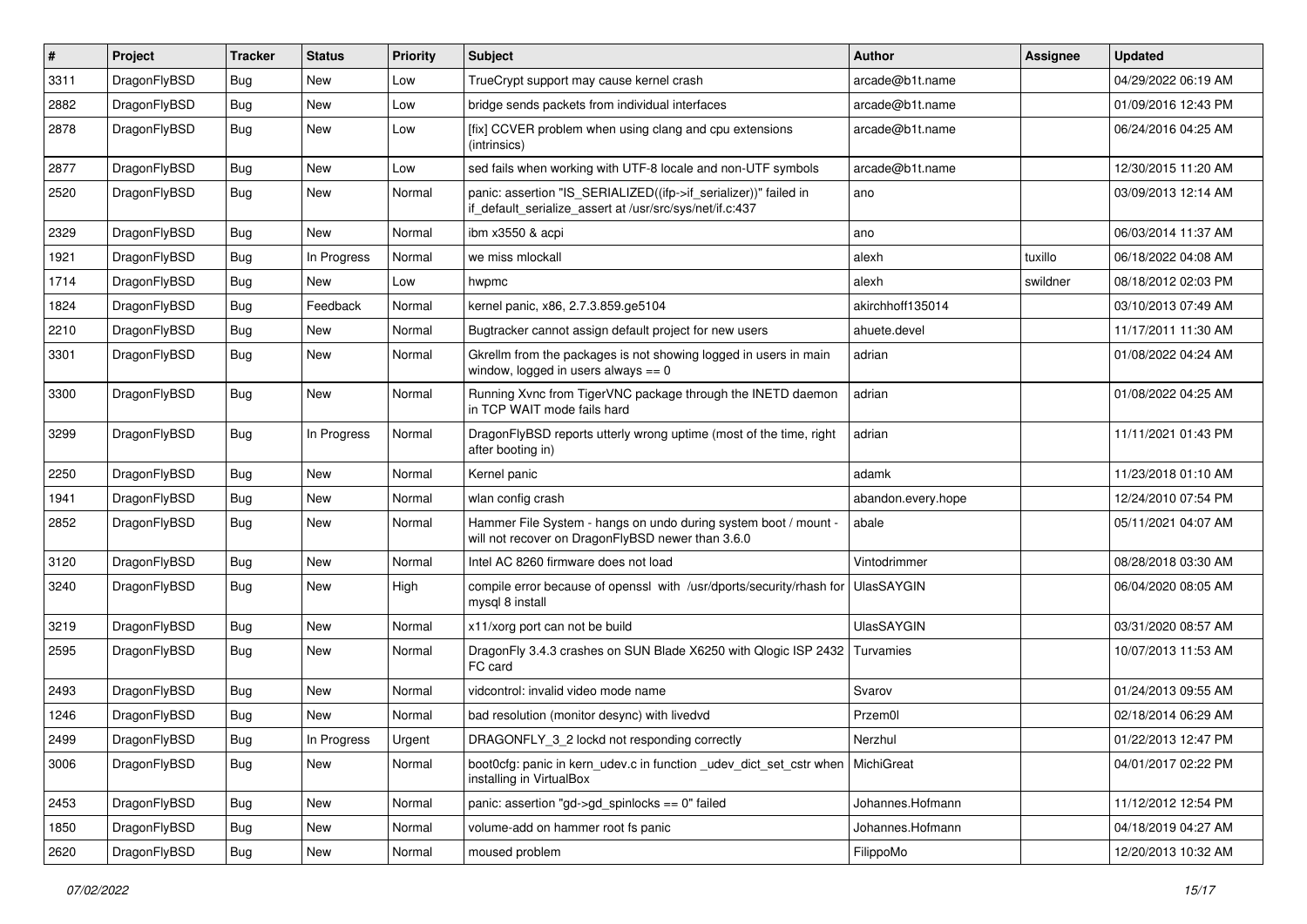| $\sharp$ | Project      | <b>Tracker</b> | <b>Status</b> | <b>Priority</b> | Subject                                                                                                                                                     | <b>Author</b>  | Assignee | <b>Updated</b>      |
|----------|--------------|----------------|---------------|-----------------|-------------------------------------------------------------------------------------------------------------------------------------------------------------|----------------|----------|---------------------|
| 2618     | DragonFlyBSD | Bug            | New           | Normal          | mouse problem on RELEASE-3_6_0                                                                                                                              | FilippoMo      |          | 12/20/2013 03:26 AM |
| 2617     | DragonFlyBSD | Bug            | Feedback      | Normal          | Possible issue with wireless mouse on 3.6 release                                                                                                           | FilippoMo      |          | 01/14/2015 03:42 PM |
| 989      | DragonFlyBSD | <b>Bug</b>     | New           | Normal          | installer/fdisk trouble with wrapped values                                                                                                                 | Discodestroyer |          | 02/18/2014 06:27 AM |
| 2806     | DragonFlyBSD | Bug            | New           | Normal          | failed to configure a link-local address on ath0 (errno = 22)                                                                                               | Chingyuan      |          | 05/25/2021 01:00 AM |
| 2870     | DragonFlyBSD | Bug            | <b>New</b>    | High            | Broken text and icons when glamor acceleration is used                                                                                                      | 375gnu         | ftigeot  | 01/31/2016 12:13 AM |
| 3194     | DragonFlyBSD | Bug            | <b>New</b>    | High            | Hammer kernel crash on mirror-stream of PFS after upgrade<br>(assertion "cursor->flags &<br>HAMMER_CURSOR_ITERATE_CHECK" failed in<br>hammer_btree_iterate) | Anonymous      |          | 06/29/2019 01:32 PM |
| 2297     | DragonFlyBSD | Bug            | <b>New</b>    | Normal          | strange NFS (client) error messages / problems                                                                                                              | Anonymous      |          | 02/19/2012 02:59 PM |
| 2292     | DragonFlyBSD | Bug            | <b>New</b>    | Normal          | re interface with jumbo frames (mtu larger than 1500) hangs after<br>some traffic                                                                           | Anonymous      |          | 01/31/2012 12:11 AM |
| 2052     | DragonFlyBSD | Bug            | New           | Normal          | Kernel panic: CPU APIC ID out of range                                                                                                                      | Anonymous      |          | 05/02/2011 11:06 AM |
| 1695     | DragonFlyBSD | Bug            | New           | Normal          | NFS-related system breakdown                                                                                                                                | Anonymous      |          | 04/10/2014 12:35 AM |
| 1397     | DragonFlyBSD | Bug            | Feedback      | Normal          | jobs -I output inconsistency when called from script                                                                                                        | Anonymous      | tuxillo  | 05/15/2022 05:07 AM |
| 1390     | DragonFlyBSD | Bug            | In Progress   | Normal          | Use id_t type for {get,set}priority()                                                                                                                       | Anonymous      | tuxillo  | 07/05/2019 02:18 AM |
| 3312     | DragonFlyBSD | Submit         | <b>New</b>    | Normal          | hammer2: redundant chain modify after chain creation                                                                                                        | tkusumi        |          | 05/15/2022 01:35 PM |
| 3142     | DragonFlyBSD | Submit         | New           | Normal          | lib/libdmsg: Unbreak using new API EVP CIPHER CTX new()                                                                                                     | tkusumi        |          | 07/08/2018 04:18 AM |
| 3135     | DragonFlyBSD | Submit         | New           | Normal          | Add EVFILT_RECV and EVFILT_SEND                                                                                                                             | tautolog       |          | 05/25/2018 09:59 PM |
| 2921     | DragonFlyBSD | Submit         | New           | Normal          | Allow moused to accept userland mouse events                                                                                                                | tautolog       |          | 05/11/2021 04:08 AM |
| 3160     | DragonFlyBSD | Submit         | In Progress   | Normal          | State the implementation difference in pkill/pgrep manual                                                                                                   | sevan          | tuxillo  | 06/03/2022 05:15 PM |
| 2933     | DragonFlyBSD | Submit         | New           | Normal          | Remove unix domain socket support from cat(1)                                                                                                               | sevan          |          | 08/01/2016 08:10 PM |
| 1192     | DragonFlyBSD | Submit         | <b>New</b>    | Normal          | KKASSERTs in sys/kern/uipc_{msg,socket}.c are too strict                                                                                                    | rumcic         |          | 05/11/2021 04:07 AM |
| 2098     | DragonFlyBSD | Submit         | New           | Normal          | [PATCH] correct ath man page example<br>(/usr/src/share/man/man4/ath.4)                                                                                     | nobody         |          | 11/15/2011 12:27 AM |
| 3206     | DragonFlyBSD | Submit         | <b>New</b>    | Normal          | update psm/kbd to FreeBSD 12.0 code                                                                                                                         | htse           |          | 10/05/2019 03:49 PM |
| 3201     | DragonFlyBSD | Submit         | New           | Normal          | Fixes make search display                                                                                                                                   | htse           |          | 08/20/2021 04:02 PM |
| 2122     | DragonFlyBSD | Submit         | New           | Normal          | [Review] Fixes to the VFS layer                                                                                                                             | ftigeot        |          | 05/31/2022 03:25 PM |
| 3276     | DragonFlyBSD | Submit         | New           | Normal          | Add option controlling whether gpt expand expands the last partition<br>(needs testing)                                                                     | falsifian      |          | 07/10/2021 03:35 AM |
| 3154     | DragonFlyBSD | Submit         | New           | Normal          | Update serial handling in bootloader                                                                                                                        | ddegroot       | dillon   | 11/06/2018 11:21 PM |
| 3147     | DragonFlyBSD | Submit         | New           | Normal          | Enable headless installation                                                                                                                                | ddegroot       |          | 10/09/2018 01:25 PM |
| 2717     | DragonFlyBSD | Submit         | Feedback      | Normal          | Out of range numeric handling                                                                                                                               | dclink         | tuxillo  | 05/11/2021 04:08 AM |
| 2790     | DragonFlyBSD | Submit         | New           | Low             | filedesc softrefs increment code factoring                                                                                                                  | dclink         |          | 02/21/2015 04:00 AM |
| 2721     | DragonFlyBSD | Submit         | Feedback      | Low             | Some few zalloc calls to objcache ones replacements                                                                                                         | dclink         | tuxillo  | 05/11/2021 04:08 AM |